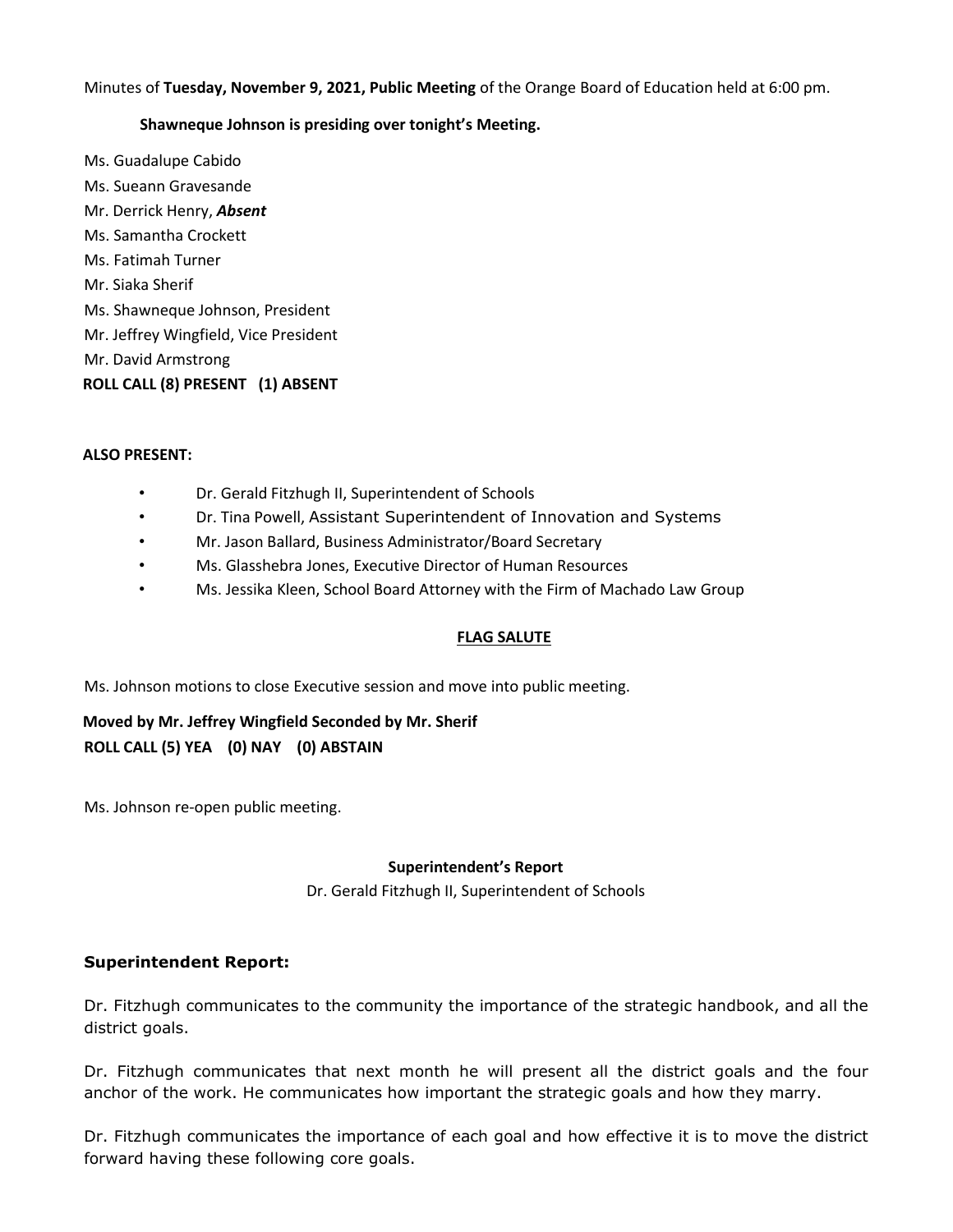Dr. Fitzhugh communicates why will be going over the district goals next month. We are entering a halfway through the fall semester and it is pivotal to have those conversation to keep moving in the correct direction.

Dr. Fitzhugh introduces Mr. Barry Devon to discuss the importance of the safeguarding our students, staff, and community members. The district is ensuring that we remain as safe as possible.

Mr. Barry Devone Community Engagement Officer communicates the collaboration with the City of Orange Health Department and Essex County to offer "Mobile Vaccine Clinics" at four district schools. The vaccine will be available to students ages 5 years and older. This information will be advertised throughout the district.

Mr. Devon communicates the Vaccination Cycles within our District. He also communicates that on November 11, 2021, starting at 6:00pm. More information could be found in our district website, and social media outlets. Dr. Rosario Zambrano will provide an update on the COVID-19 vaccines for children and adults.

- **Park Avenue School** 3:30pm-7:30pm First Dose: 11/11/21 Second Dose: 12/03/221
- **Rosa Parks Community School** 4:00pm-7:00pm First Dose: 11/19/21 Second Dose: 12/09/21
- **Lincoln Avenue School** 4:00pm-7:00pm First Dose: 12/16/21 Second Dose: 1/6/22
- **Heywood Avenue School** 4:00pm-7:00pm First Dose: 1/13/22 Second Dose: 2/3/22

Dr. Fitzhugh reminds the community the importance of keeping everyone SAFE. He communicates the symptomology of COVID-19.

Dr. Fitzhugh communicates the masks and mandates related to COVID-19.

Dr. Fitzhugh communicates hand hygiene and respiratory etiquette. The district will continue to teach and reinforce hand washing with soap and water for at least 20 seconds. Continue to inform staff and students to cover coughs and sneezes. The use of hand sanitizer with at least 60 percent alcohol.

Dr. Fitzhugh communicates the attendance for the month of October 2021. 11% of students had modest chronic absences, 6% of students had significant chronic absences, 10% of students had low chronic absence, and 73% of the students had low chronic absence. The district average daily attendance was 95%.

Dr. Fitzhugh introduces Mr. Vasquez to discuss the facilities updates.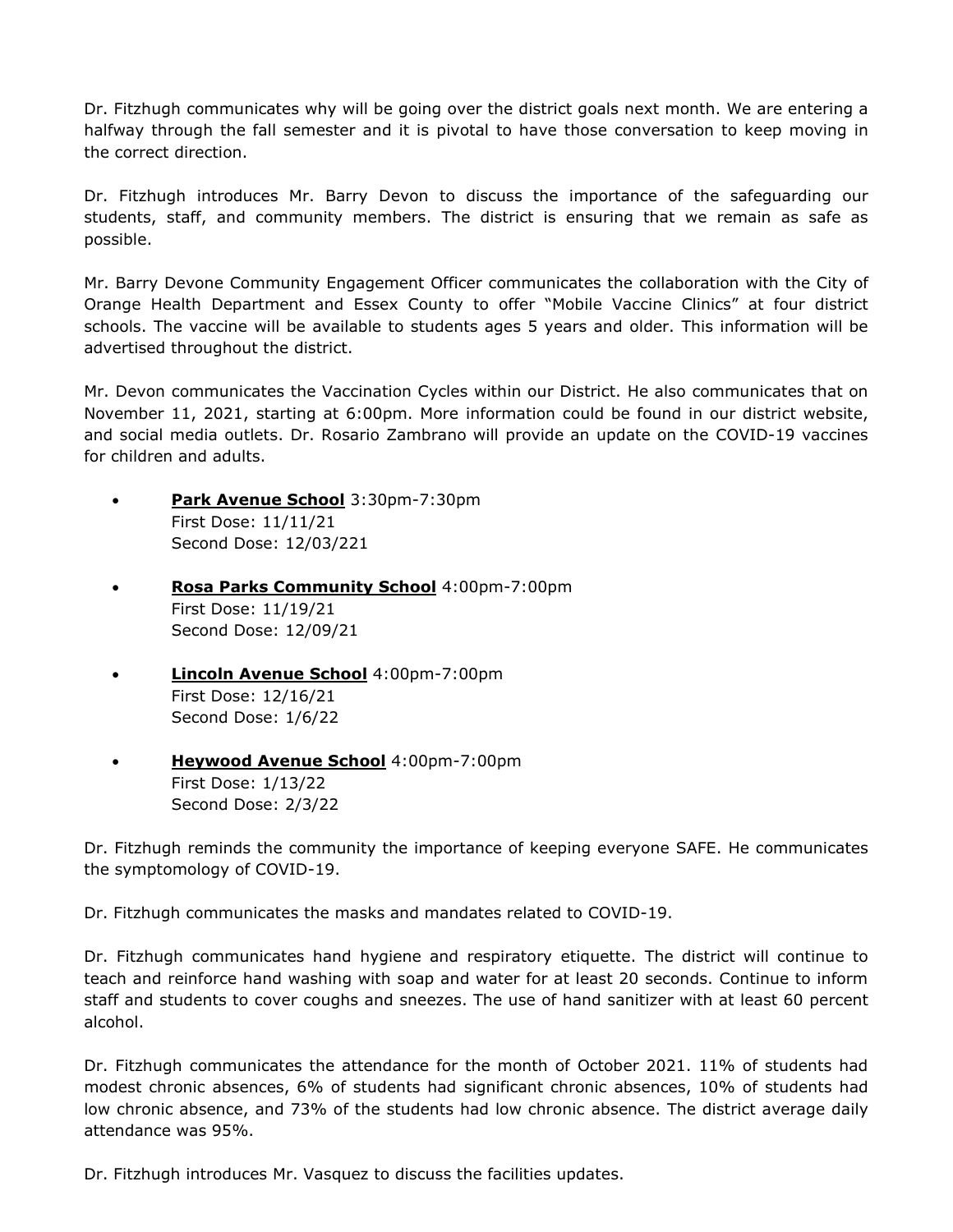Mr. Vasquez communicates to the community that throughout the day the school, handrails, school parks are being cleaned on the daily basis.

Mr. Vasquez communicates Oakwood Avenue School had their fence repaired, patching the roof at John Robert Lewis Early Childhood Center and the Administration Building. The black top at Heywood Avenue was patched up.

Mr. Vasquez communicates BRG have starte4d repairing all windows and replacing damaged screens. They are expected to finish with this project by November 5,2021. The district utilized ESSER II title funds for this project.

Mr. Vasquez communicates that the Orange High School received a new HVAC system in room 113. They also took the advantage and installed a new carpet and refresh the paint.

Mr. Vasquez communicates that Mr. Ballard, and he will continue to meet with the SDA and Terminal Construction every two weeks to keep the district up to date with the ongoing progress at the Orange High School.

Mr. Vasquez communicates that he will continue to update the community, staff, and Board of Education Members of all progress. The health and safety of all staff and student are at the apex of all facilities undertakings.

Dr. Fitzhugh communicates that John Robert Lewis Early Childhood Center has a new signage, it has lettering, and it has the insignia of the late congressman, and it looks fantastic.

Dr. Fitzhugh congratulates the STAR Students of the Month throughout the district.

Dr. Fitzhugh introduces Mrs. Shelly Harper to discuss the Dynamic Learning Maps also known as DLM.

Mrs. Harper communicates that the DLM are for students with the most significant cognitive disabilities for whom general state assessments are not appropriate, even with accommodations. DLM assessments offer these students a way to show what they know and can do in English Language Arts, Mathematics, and Science.

Mrs. Harper communicates that DLM assessments also help parents and educators set high academic expectations for their students. The results are used to inform instruction and meet accountability requirements for reporting student achievement.

Mrs. Harper communicates the 2020-2021 academic year was significantly impacted by the COVID-19 pandemic. Results may reflect the unusual circumstances for instructions and assessment this year.

Mrs. Harper communicates that all districts are required to report results within 60 days of receipt. This is also a NJQSAC requirement. The district's current standing of 83% in Instruction and programs.

Mrs. Harper communicates that the district is allowed to test 1% of the population for this assessment. Students that are identified to take part in this assessment are identified as students who are significantly cognitive delayed.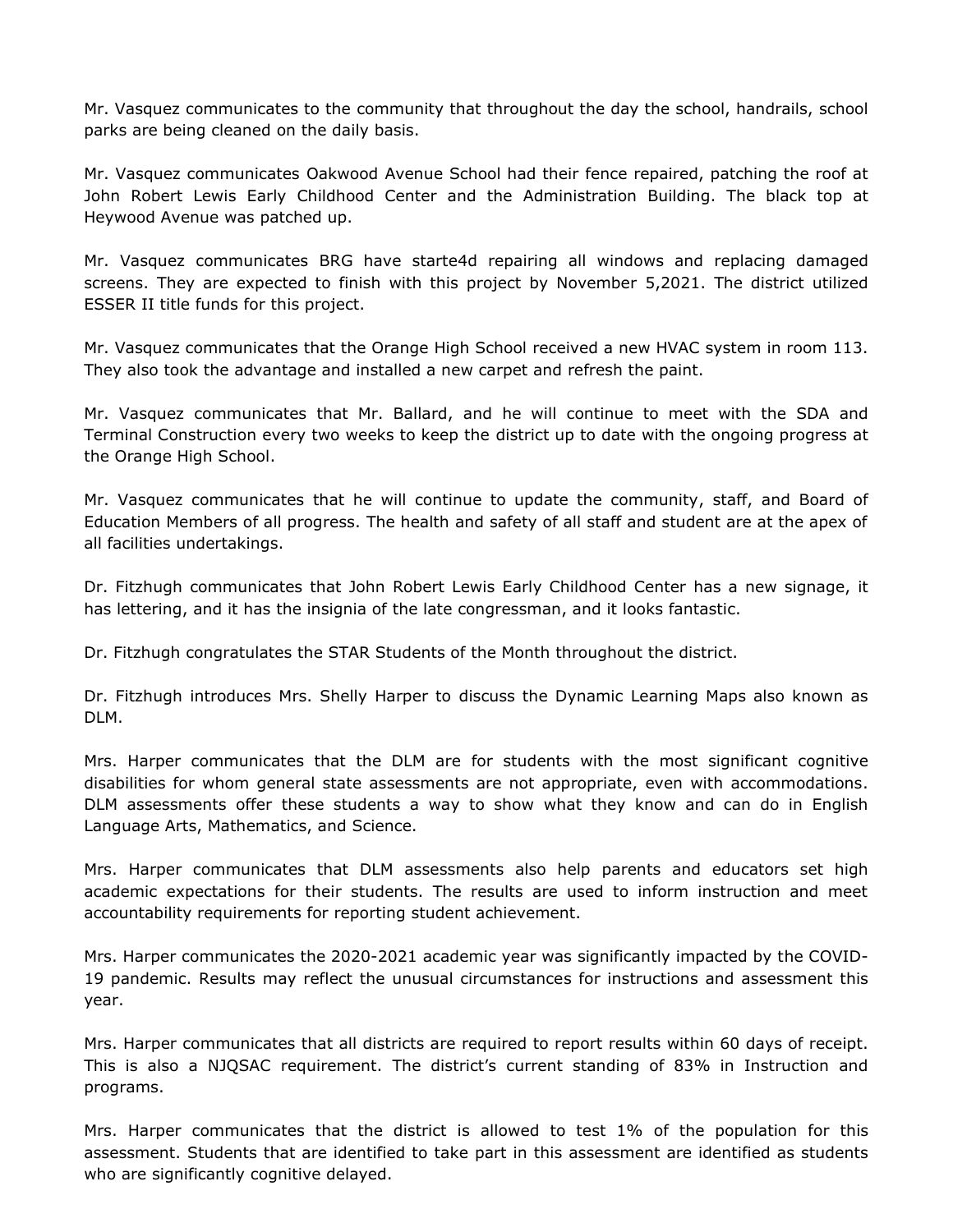Mrs. Harper communicates the participation criteria.

Mrs. Harper communicates that the district assessments results, total of 47 students tested district wide.

Dr. Powell communicates presents ACCESS assessment results to the community and board members.

Dr. Powell communicates the purpose of ACCESS testing for ELL's. The test is administered to Kindergarten through Grade 12 students who have been identified as English language learns (ELL).

Dr. Powell communicates the test is given annually to monitor students' progress in learning academic English. Is anchored in the WIDA English Language Development Standards. Assesses the four language domains of Listening, Speaking, Reading, and Writing.

Dr. Powell communicates that the district assessments results total of 457 students tested district wide.

Dr. Fitzhugh communicates to the community the importance of the district app. This application will keep the community in the know what's happening to the students in the class setting. He encourages the community to also follow the district on its social media platform.

This concludes the Superintendent's report.

Ms. Johnson motions to have the public board minutes approved for October 12,2021

## **Moved by Mr. Wingfield Seconded by Ms. Crockett ROLL CALL (7) YEA (0) NAY (1) ABSTAIN**

Ms. Johnson motions to have the closed board minutes approved for October 12,2021

**Moved by Ms. Gravesande Seconded by Ms. Crockett ROLL CALL (6) YEA (0) NAY (2) ABSTAIN** 

#### **Community Report**

**Public Relations:** Ms. Turner communicates they had an open public committee virtual meeting on November 2,2021. The committee discussed with Dr. Fitzhugh the closing of the marking period and the announcement of the parent teacher conference.

Ms. Turner communicates that Mr. Devone gave a very pleasing account of all the events that took place in the district during the month of October. She also thanks for Devone for all his hard work with the vaccines, to art, walks, etc.

Ms. Turner communicates that the committee discussed the reopening of school emails and Dr. Fitzhugh also talked about the importance of downloading the app. No other issues were discussed.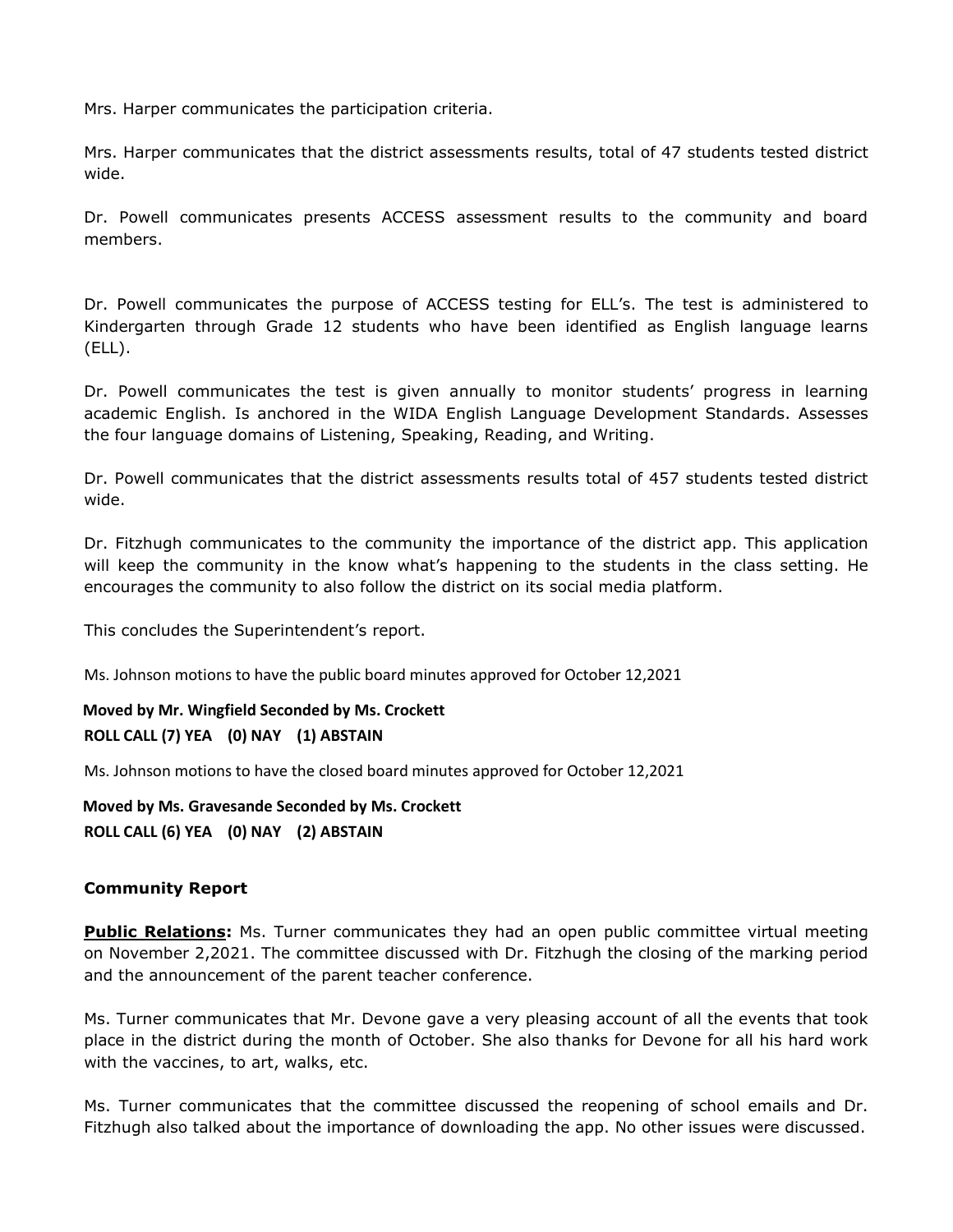**Curriculum Report**: Ms. Cabido communicates discussed items from October 29th committee meeting. One of the items discussed an afternoon program called WNBA Junior. Offered to our seventh and eight grade students. It will last about 4-6 weeks. The curriculum will include topic such as body imagine, self-care, sex education amongst others.

Ms. Cabido communicates that parent will have to give consent for the girls to participate in this program. The program will provide headbands, wristbands, water bottle, and a journal slash workbook to work through the program.

Ms. Cabido communicates that WNBA players will also be mentoring the students. The resolution was also discussed which will be up for a vote at tonight's meeting to approve the Anthony Salerno internship in our district. Mr. Salerno will hopefully be spending around 50 hours working side by side with the students at the STEM academy.

Ms. Cabido communicates that the committee also discussed the parentship with Drew University. The students who are hoping to become teachers and they will be visiting our classrooms at Lincoln Avenue observing and listening for specific classroom management and skills and will discuss those topics with their professors at their school.

**Finance Report:** Mr. Sherif communicates to the community that on November 8, 2021, the finance committee met to discuss some issues in respect to finance. They were three main concerns. One of them was the mandate from the state on how vendors will be paid.

Mr. Sherif communicates the second item discussed is how can they submit bill. He communicates that Mr. Ballard the districts BA will put things together that will can tell our vendors.

Mr. Sherif communicates that the committee also discussed the budget. This year will be delayed due to the state. They also discussed how to move some emergency money to a safety reserve.

Mr. Sherif communicates to the community that as a district we are doing financially well. But we hope to have more funding from the state to be able to do more for our students.

Ms. Johnson motions to approve the community reports.

**Moved by Mr. Wingfield Seconded by Ms. Crockett ROLL CALL (8) YEA (0) NAY (0) ABSTAIN** 

### **Public Comments**

Community member Tisa Singleton 467 Fairview Avenue first thanks to the board members who won re-election. Ms. Singleton communicates the lack of celebration of the Haitian heritage month community in Orange. She communicates that the Haitian community would apricate if the district would start to celebrate them the same way we do our Spanish students.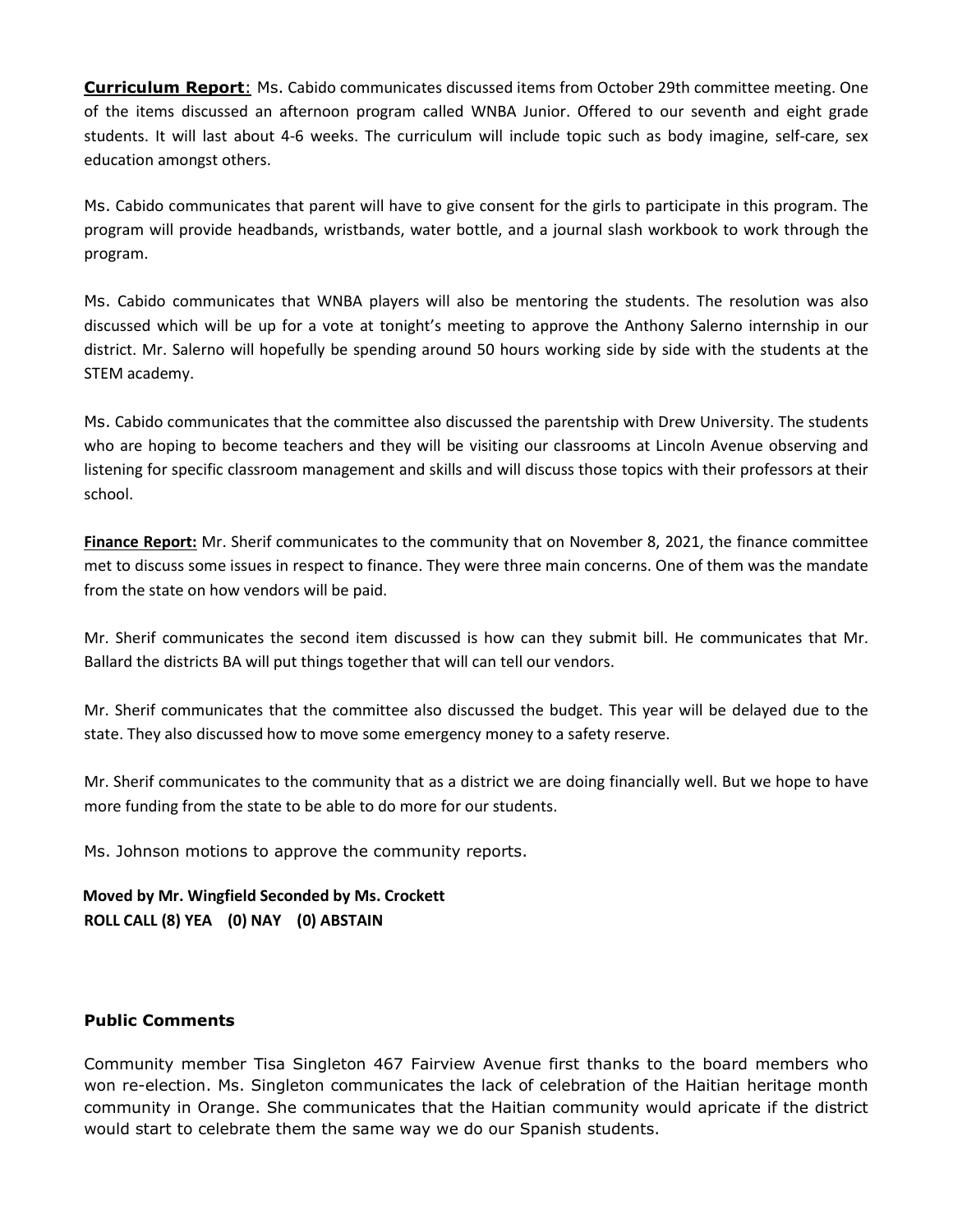Dr. Fitzhugh response to Ms. Singleton public comment that he would like to speak to those community members personally so that we can have a discourse with them.

Dr. Fitzhugh communicates that the district does have Haitian Creole in place that will occur in the month of June. He wants to reassure the community that he will not allow the Haitian population to fall short.

That concludes the Public Comments.

Ms. Johnson makes the community aware that Ms. Kleen, board attorney is going to speak to the new business

Ms. Kleen communicates that the board of education has not participated in any conversation with the city or individual city counselors in respect to modifying or creating regulations or laws regarding marijuana.

#### **BOARD RESOLUTIONS**

Ms. Johnson motions to move to a consent agenda and to approve the rest of the agenda:

A21-093 B21-021 C21-066 C21-068 C21-069 E21-019 - E21-024

### **Moved by Jeffrey Wingfield Seconded by Ms. Gravesande ROLL CALL (8) YEA (0) NAY (0) ABSTAIN (1) ABSENT**

Ms. Johnson motions to approve A21-093 and asks Mr. Ballard to speak to that resolution.

Mr. Ballard communicates that sustainable schools for NJ is a non-profit program that provides tools, training, and grants to New Jersey Public Schools to help implement and sustainability to achieve certification. This program was launched in 2014. The programs allow the district what's called a Dream team, which will consist of member of the board, staff, community, and each school is invited to participate in the program. There are grant opportunities such as a green house, or recycling program and it's funded by PSE&G.

Ms. Gravesande asks if this resolution can the district mandate our school to participate in recycling? She communicates that the board members were advised that recycling was an expensive venture. What will be the plan to implement that in our schools?

Mr. Ballard response to Ms. Gravesande that the district will investigate all the available options to the district to become more sustainable.

**Moved by Mr. Wingfield Seconded by Ms. Cabido ROLL CALL (8) YEA (0) NAY (0) ABSTAIN (1) ABSENT**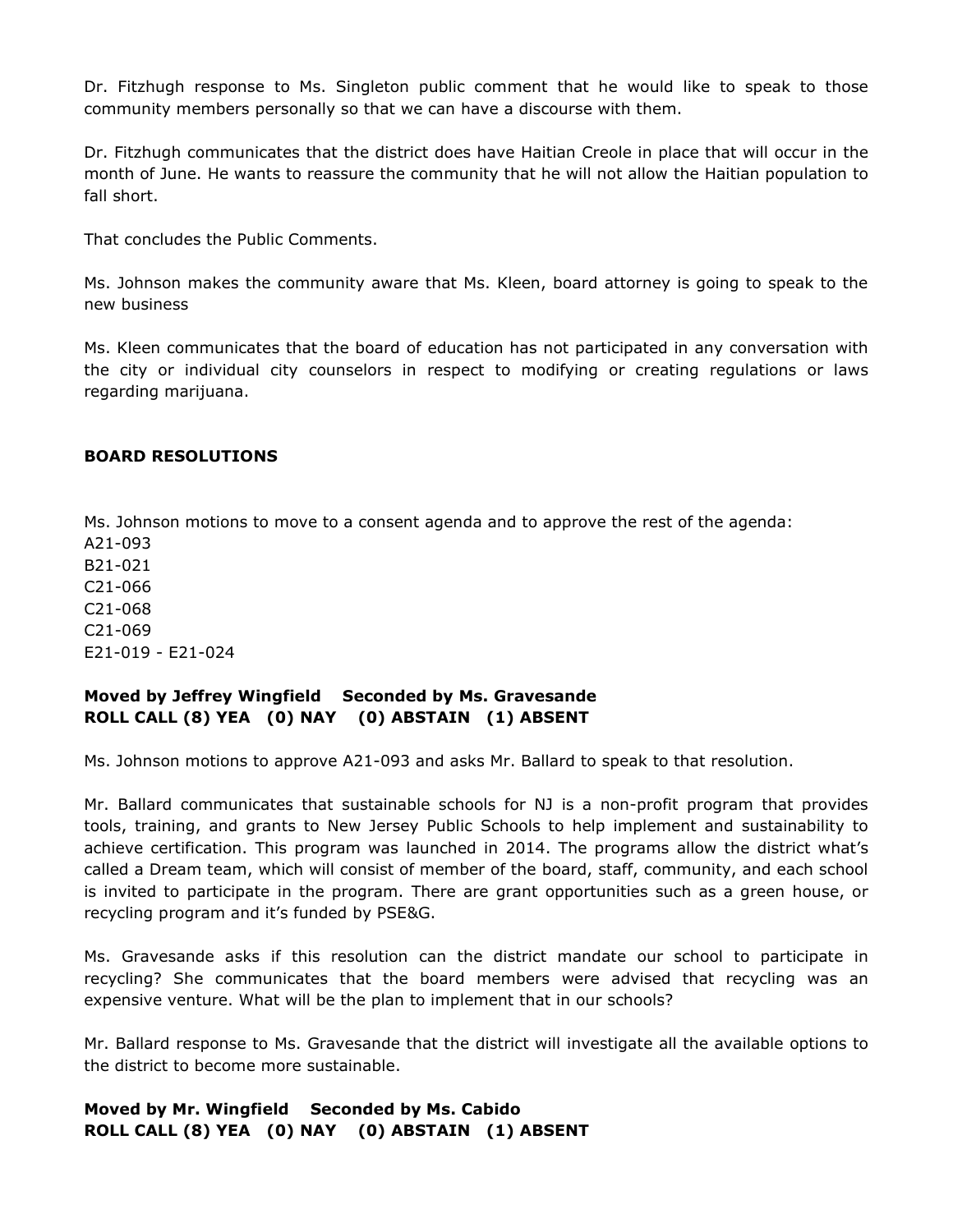Ms. Johnson motions to approve B21-021 and asks Mr. Ballard and Dr. Fitzhugh to speak to this resolution.

8

Dr. Fitzhugh communicates to the updated health and curriculum guide must be updated every 5 years to ensure curriculum resources. Our updates include assessments, expansion of essential learning, etc. The district must ensure that these updates are all in alignment with the NJ Student Learning Standards.

Ms. Gravesande asks question regarding essential learning, but furthermore the significant changes in the curriculum.

Dr. Fitzhugh communicates to Ms. Gravesande that the district made a lot of changes that are rigorous and contact specific. To have in mind the assessments, and ask yourself did they work? Why didn't they work? Should we do some type of revision?

# **Moved by Mr. Wingfield Seconded by Ms. Cabido ROLL CALL (8) YEA (0) NAY (0) ABSTAIN (1) ABSENT**

Ms. Johnson motions to approve C21-066

# **Moved by Mr. Sueann Gravesande Seconded by Ms. Cabido ROLL CALL (7) YEA (0) NAY (1) ABSTAIN (1) ABSENT** SJ, DA, SC, SG. SS, FT GC

Ms. Johnson motions to approve C21-068 and C21-069 and asks Mr. Ballard to please explain both the following resolutions.

Mr. Ballard communicates that the transfer of funds 11 and 12. Some of the account lines were overspent. Some of the entries are being made to balance the books. A few of the bills were slightly higher than expected so that transfer had to be made to close the books.

# **Moved by Mr. Wingfield Seconded by Mr. Sherif ROLL CALL (8) YEA (0) NAY (0) ABSTAIN (1) ABSENT**

Mr. Ballard requests a roll call vote for the approval of bills list C21-068- C21-069

# **ROLL CALL (7) YEA (0) NAY (1) ABSTAIN (1) ABSENT**

Ms. Johnson motions to approve E21-019 -E21-024 and asks Mr. Ballard and Dr. Fitzhugh to speak on the following resolutions.

Mr. Ballard communicate that resolution E21-019 facilities request was put forth for Saturday elementary basketball program, E21-020 is for is for after school programs that the city will be conducting. E21-021 is the majors toy giveaway, E21-022, and E21-023 are for  $8<sup>th</sup>$  grade basketball and E21-024 is for the Easter basket program.

Ms. Johnson asks for more clarification for E21-020 what are the facilities going to be used for from November 15, 2021, through April 15, 2022, Monday through Friday 6pm-9pm?

Dr. Fitzhugh communicates that's more team building and more athletic focused learning.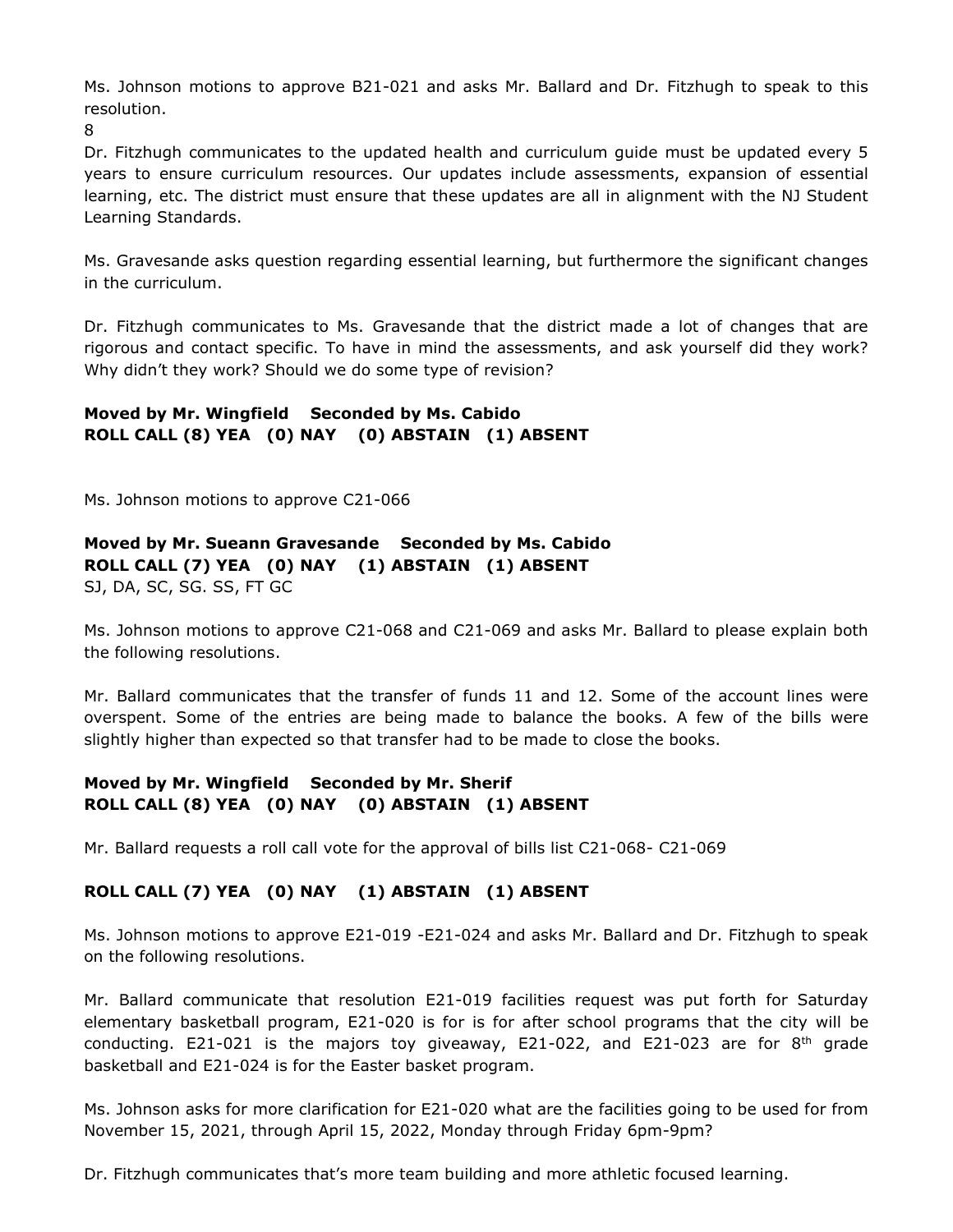Ms. Gravesande asks Mr. Ballard the cost of the facilities request to the district.

Mr. Ballard communicates that the district is in negations with the city for the cost of custodial and security for the facility request events. The language that was put in the resolution states that as per the recommendation of Dr. Fitzhugh approves the request of the City of Orange Division of Recreation pending all required documents and any fees.

Ms. Gravesande asks Mr. Ballard if any of the city request dates clash with any of the district's events?

Dr. Fitzhugh communicates that the dates request does not clash with any of the school activities.

Ms. Kleen wants to clarify that the City of Orange would like to use the facilities to benefit the local community as well member that are not apart of the community.

Mr. Wingfield reads that each resolution states that the goal of the event is to provide safe activities for the children within the community.

Mr. Ballard communicates that these events are not board sponsored events, but city sponsored events.

Mr. Sherif has a concern regarding the discussion the agreement of the cost. Will the BA communicate that with the finance committee?

Mr. Ballard he will bring that information to the finance to committee and if approved than they will go ahead and move forward.

Ms. Cabido asks if the city followed the protocols put in place when requesting a facility?

Mr. Ballard communicates that the city did request with within the time frame.

Ms. Johnson communicates that she wants the students to have a safe haven to go to however she doesn't see why the district should be paying for the cost.

Mr. Ballard communicates that the board can approve the resolution with speculations to the board members suggestions.

Ms. Johnson communicates that she will approve the resolution because too many bad things happen to our kids in the streets but wants to see the cost once that is established.

Ms. Johnson asks fellow board member if the city does not pay for these activities will the district be consuming the cost?

Ms. Turner communicates that if the city does not pay for the facilities cost that these events are still for our children within the community. She also communicates the importance of investing in our children.

Mr. Armstrong communicates that social emotion is such a high priority for the students to interact with the kids within our schools, especially with our children being in the house close to two years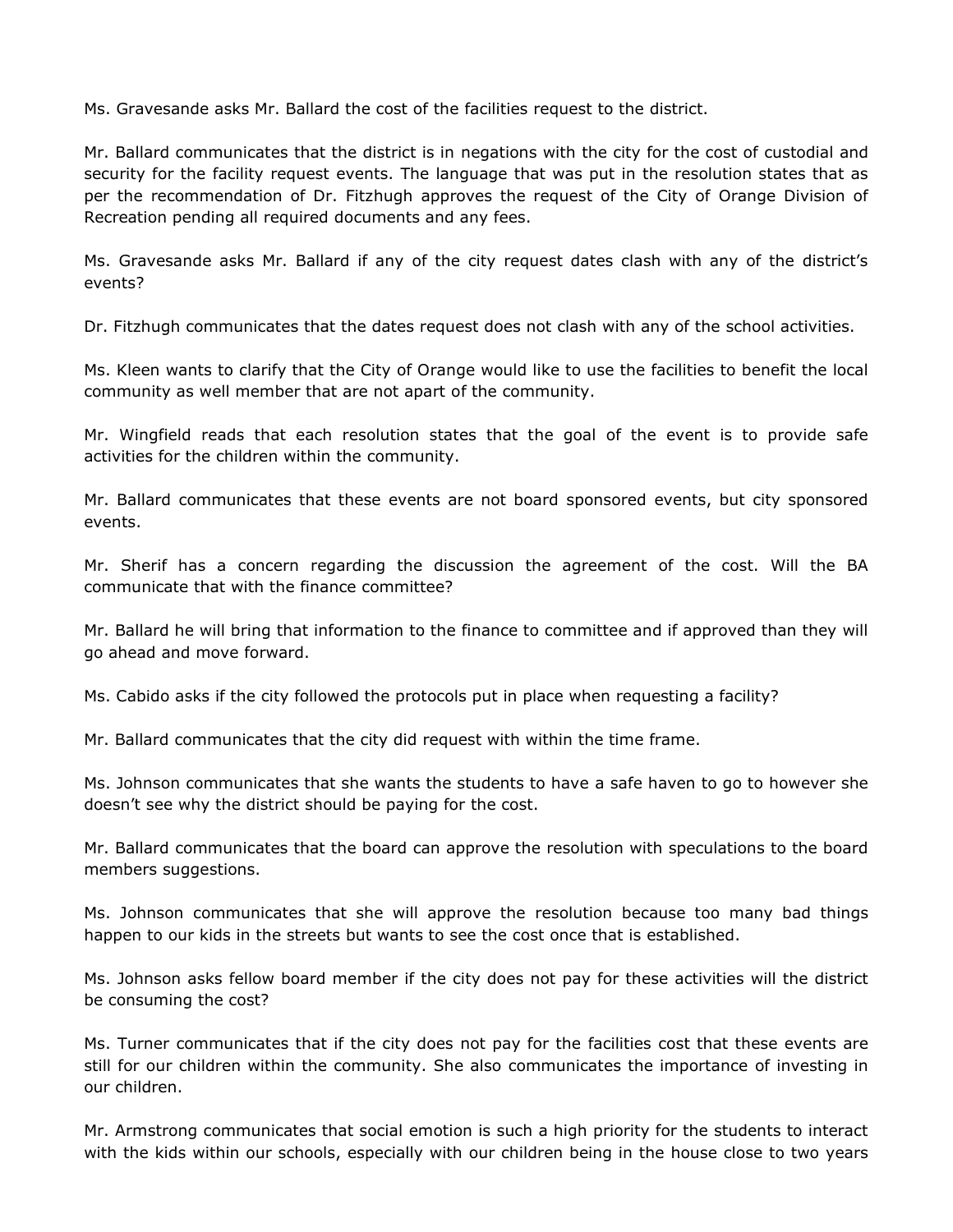it is a great way to get the kids back to socializing with their peers. In the future the board must do a better job at crossing our T's and dotting our I's.

Ms. Gravesande communicates that as a parent her children benefit from programs that the city has sponsored however as a board member she feels as if the board is always compromising with the city, and the one giving to the city, but the city hasn't been given back to the Board of Education. She expresses that the collaborations take two and the city takes however does not invest back to the board of education. What has the city given us?

Dr. Fitzhugh communicates one example. The district had a parking issue near Rosa Parks, members came and spoke with me about the fact that they were parking all the way down to main street. In a matter of days, we had parking for the Rosa Parks faculty.

Ms. Turner communicates that the city has a lot of entities at the requestor is the department of recreation she wants to make sure that the board is not mixing up the departments that step forward to assist and request facilities. She makes the community aware that the Fire Department and Police Department has done a lot of things for the board of education.

Ms. Cabido communicates that she is not sure if the board can put to vote a resolution when there is important information missing such as the cost of the facilities request.

Ms. Johnson communicates that she believes the city should be picking up the cost. Why should the board have to pick up the cost when the city also has funds for these types of activities? The board needs their funds to repair our schools.

Mr. Wingfield communicates to the public that if you want to use the district facility do not bring it to the board unless we have an expenditure on an amount to who's going to pay. He hopes we can approve this resolution for the kids however in the future please have a complete contract or expectation of payments.

Mr. Sherif suggest that we hold this resolution for review to see the cost.

Ms. Johnson communicates that it must be approved tonight because the event is on Monday.

Ms. Kleen communicates that a motion to amend the resolution is what needs to happen. The resolution will be amended to reflect that any fees are to be paid by the City of Orange.

Ms. Johnson motions to amend resolution E21-019 - E21-024

# **Moved by Mr. Wingfield Seconded by Ms. Cabido ROLL CALL (7) YEA (1) NAY (0) ABSTAIN (1) ABSENT**

Mr. Wingfield motions to amend the resolution E21-019 -E21-024

to read of whereas as per recommendation of Dr. Fitzhugh and based by board of education approves city of orange division of recreation and approve for payment of security and custodial cost.

**Moved by Mr. Wingfield Seconded by Ms. Turner ROLL CALL (7) YEA (1) NAY (0) ABSTAIN (1) ABSENT**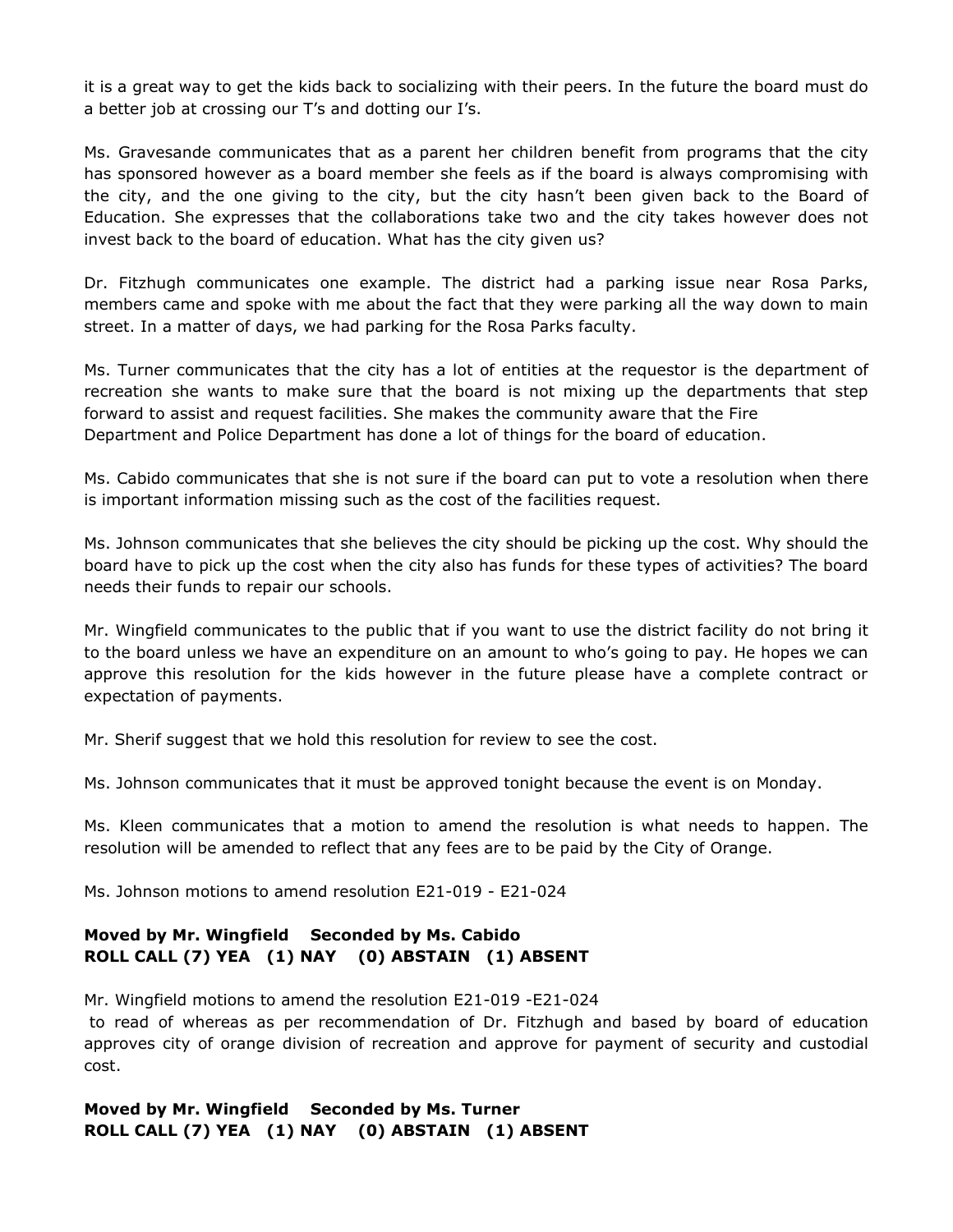Ms. Johnson motions to approve the HIB cases

### **Moved by Mr. Wingfield Seconded by Ms. Turner ROLL CALL (8) YEA (0) NAY (0) ABSTAIN (1) ABSENT**

Ms. Johnson motions to approve the case numbers

# **Moved by Mr. Wingfield Seconded by Mr. Armstrong ROLL CALL (8) YEA (0) NAY (0) ABSTAIN (1) ABSENT**

Ms. Johnson motions to approve the Human Resource agenda

## **Moved by Mr. Wingfield Seconded by Mr. Sherif ROLL CALL (7) YEA (0) NAY (1) ABSTAIN (1) ABSENT**

Ms. Turner communicates the scheduled meeting are as follows.

Curriculum virtual meeting will be held on Tuesday, November 23, 2021, 3:30pm.

Facilities meeting will be held on Monday, December 6 at 3:30pm.

Public Relations Committee meeting will be held on Tuesday, December 7,2021 at 3:30pm.

Finance Committee Virtual meeting will be held on Thursday, December 9, 2021, 5:30pm.

Orange Board of Education Public Board meeting will be held on Tuesday, December 14, 2021, at 7:30pm held at Orange Preparatory Academy.

Closed Human Resource virtual committee meeting on Monday, December 13, 2021, at 5:30pm.

#### **Board Comments**

Ms. Johnson thanks her fellow colleagues today was a very sturdy meeting where we can agree to disagree but come together for the children.

Mr. Wingfield communicates to the community that the board would not be present if it weren't all about the kids. Throwing everything else out the window it's about the success of our students, how will it benefit them, how will they grow from it? It's always about the kids.

Mr. Sherif communicates will include his comment with thank you to the community for voting for him. It is very important to work for the benefits of the students. It's not about the money it's about the kids and this decision that are made tonight are for the best interest of the kids.

Mr. Armstrong thanks the community for reelecting him for the next three years. Thanks Dr. Fitzhugh, district employees, and board members for allowing him to be apart of the board, and its progress to move the district from Good to Great.

Ms. Turner thanks the board president and colleagues for all their hard work. Ms. Turner truly enjoys the company of all. Ms. Turner congratulates the student of the month students, and thanks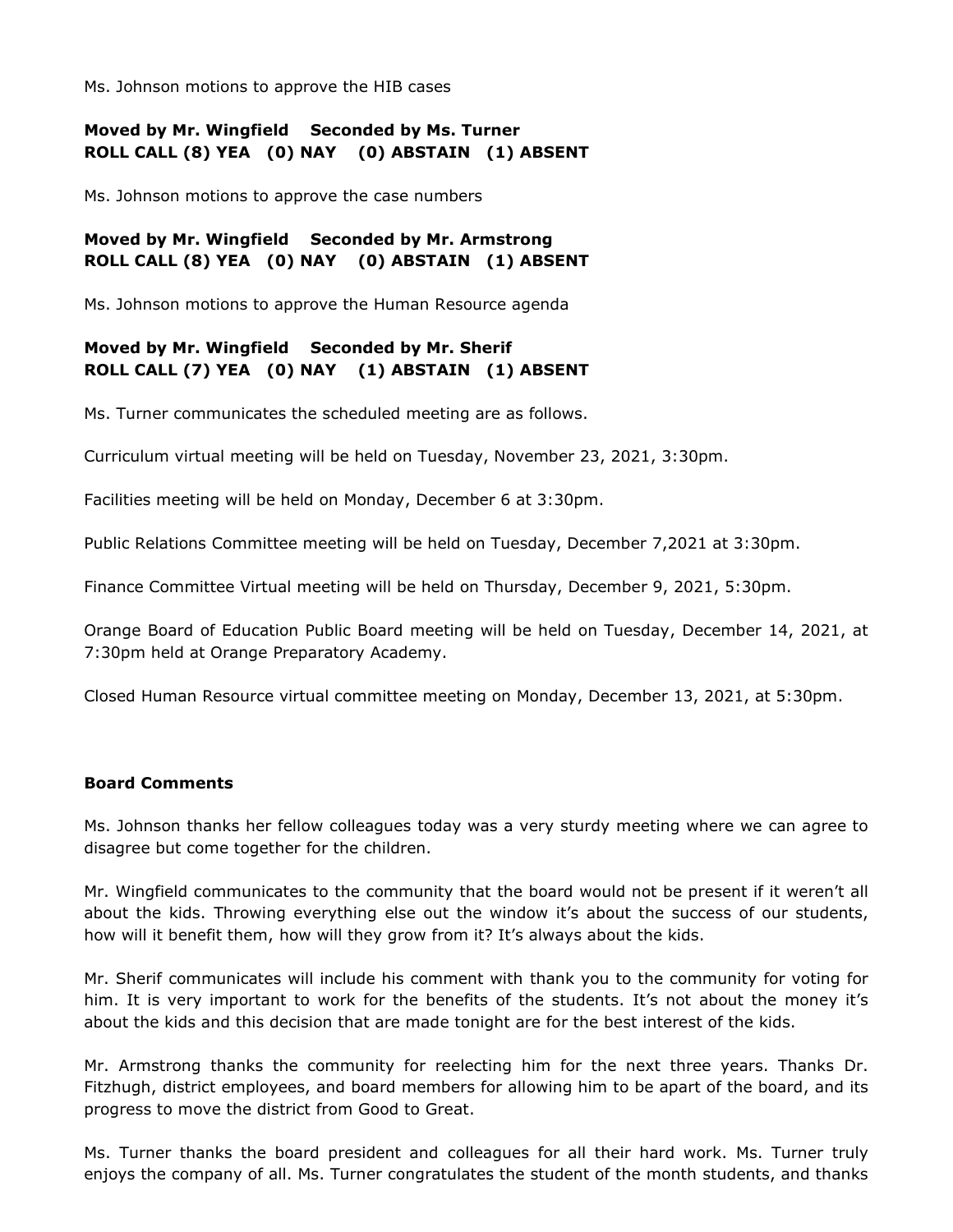Ms. Singleton for bringing up the concerns within the Haitian community. Ms. Turner reminds the community that everyone on that board is for the kids, and it will always remain about the kids.

Ms. Cabido is very proud of the board in voicing their opinions and coming together to work it out for the kids. Thanks, Ms. Singleton, for always be there and active member of the community member. Ms. Cabido encourages the community to show up and voice your opinion.

Ms. Crockett thanks all the community member that come out and are online and congratulates all the reelected board members. Ms. Crockett thanks all the presenter of the day for all their data and updates presentations.

Ms. Gravesande communicates her passion for what the board and this community and as a passionate as she is, money is still a very important key to make this district successful for our students. Ms. Gravesande wants to see the city of Orange to be more involved giving back to the board of education. Ms. Gravesande wishes everyone a Happy Thanksgiving.

# Ms. Johnson moves to have meeting adjourned **Moved by Mr. Sherif Seconded by Ms. Turner ROLL CALL (8) YEA (0) NAY (0) ABSTAIN (1) ABSENT**

#### **CONSENT AGENDA**

#### **RESOLUTIONS**

### **A21-093 RESOLUTION TO ACCEPT AND APPROVE PARTICIPATION IN THE SUSTAINABLE JERSEY FOR SCHOOLS CERTIFICATION PROGRAM**

**WHEREAS** the Orange Board of Education seeks to participate in Sustainable Jersey for Schools to focus attention and efforts on matters of sustainability and pursue initiatives that will lead to Sustainable Jersey for Schools Certification.

**WHEREAS** the Orange Board of Education and District Superintendent of Schools seek to support and work with school staff and administrators, students, and parents to ensure a safe and healthy environment for students by encouraging our school community to implement sustainable, energysmart, eco-friendly, and cost-effective solutions.

**WHEREAS** extensive opportunities exist to teach students about ecological, economic, and social sustainability, environmental health, and nutrition; to integrate sustainability education into classroom learning; and to support students in becoming leaders in making their schools healthier and more sustainable places.

**WHEREAS** many options and choices exist for schools to use resources more efficiently; to reduce, reuse, and recycle; to follow Green Building Standards for construction and major renovations; to form school partnerships; to eliminate toxic chemicals; to purchase (or produce) clean energy; and to purchase recycled paper, energy-efficient equipment, and other green products to protect our global environment.

**WHEREAS** sustainability means using resources wisely, saving money, and reducing our impact on the environment, all of which will ensure the future health, safety, and prosperity of our children.

**WHEREAS** the Orange Board of Education commits to the formation of at least one Sustainability Leadership Team (also referred to as "Green Team"), based on the guidance of Sustainable Jersey for Schools

**WHEREAS** Green Team members help schools adopt policies and practices addressing areas such as sustainability education and professional training, green purchasing, waste reduction, indoor air quality, energy-saving initiatives, and community partnerships.

**WHEREAS** the Orange Board of Education will encourage Green Teams at all district schools by providing networking and educational opportunities.

**NOW, THEREFORE, BE IT RESOLVED** upon the recommendation of the Superintendent of Schools, the Orange Board of Education agrees to participate in Sustainable Jersey for Schools, and it is the board's intention to pursue certification for schools in the district.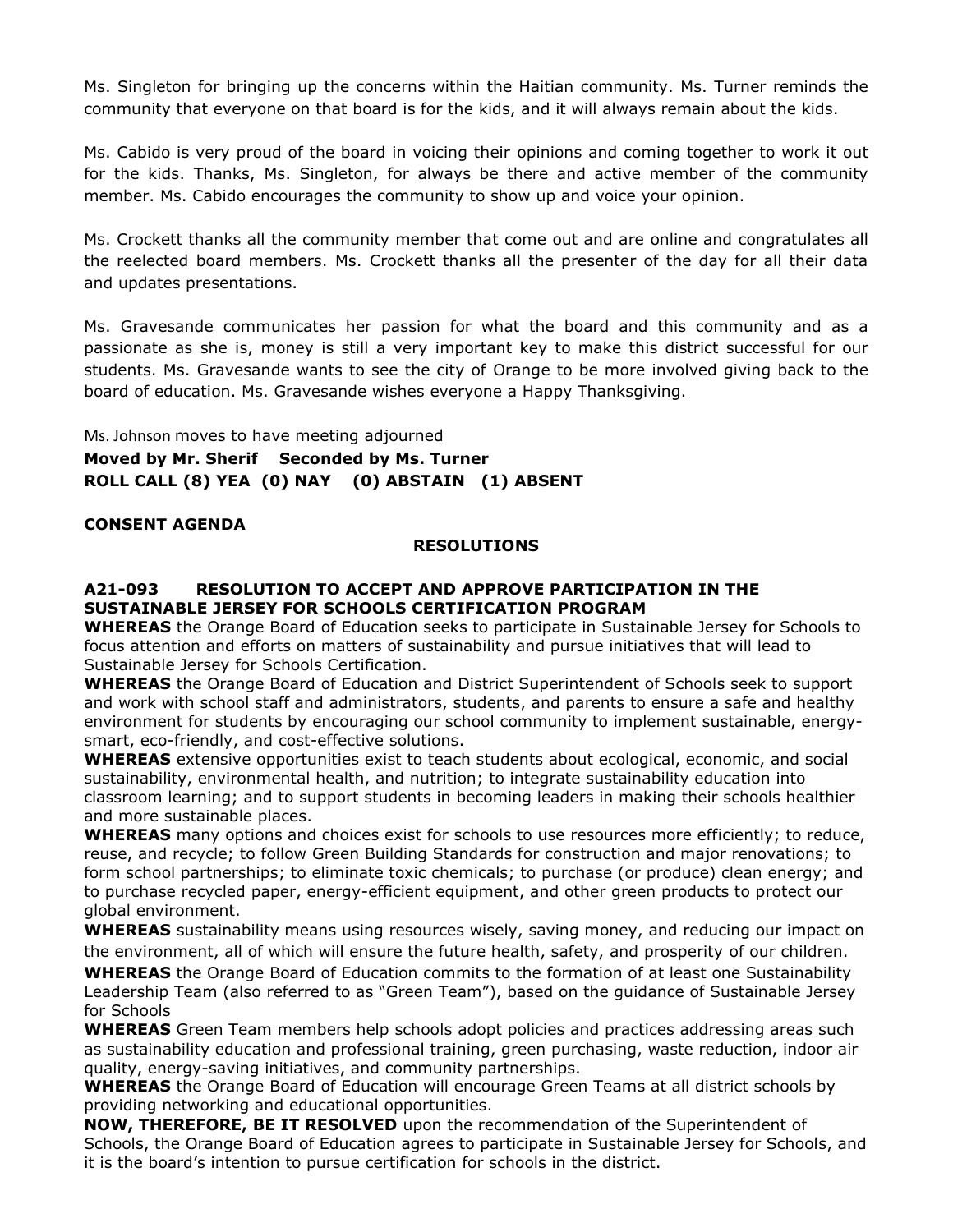**We hereby appoint** Jason E. Ballard to be the district's liaison to Sustainable Jersey for Schools. **We do hereby recognize** our School(s) as the agent(s) to carry out our commitment to building a sustainable school district through the implementation of Sustainable Jersey for Schools actions. **We agree to** complete district actions and to support the district's schools in completing their actions.

**Signature of Board Secretary**  The Community of the Date

**Moved by Mr. Wingfield Seconded by Ms. Cabido ROLL CALL (8) YEA (0) NAY (0) ABSTAIN (1) ABSENT**

### **A21-094 RESOLUTION TO ACCEPT AND APPROVE PARTICIPATION IN THE OMNIA PRICING PARTNERS COOPERATIVE**

**WHEREAS** N.J.S.A. 40A: 11-11(5) authorizes contracting units to establish a Cooperative Pricing System and to enter into Cooperative Pricing Agreements for its administration; and **WHEREAS** Master Agreements are made available by Principal Procurement Agencies through the OMNIA Partners Parties and provide that Participating Public Agencies may purchase Products on the same terms, conditions, and pricing as the Principal Procurement Agency, subject to any applicable federal and/or local purchasing ordinances and the laws of the State of purchase; and **WHEREAS** in addition to Master Agreements, the OMNIA Partners Parties may from time to time offer Participating Public Agencies the opportunity to acquire Products through other group purchasing agreements.

**WHEREAS** This Agreement shall take effect upon (i) execution of the Principal Procurement Agency Certificate, or (ii) registration on the OMNIA Partners website or the execution of this Agreement by a Participating Public Agency, as applicable.

**NOW, THEREFORE, BE IT RESOLVED,** that the Orange Board of Education, by the recommendation of the Superintendent of Schools and the School Business Administrator hereby authorizes the Orange Board of Education to participate in the Cooperative Pricing System known as the "THE OMNIA PRICING PARTNERS" with OMNIA Partners

**BE IT FURTHER RESOLVED** that the Lead Agency shall be responsible for complying with the provisions of the Local Public Contracts Law (N.J.S.A. 40A11-1 et seq.) and all other provisions of the revised statues of the State of New Jersey.

# **Moved by Jeffrey Wingfield Seconded by Ms. Gravesande ROLL CALL (8) YEA (0) NAY (0) ABSTAIN (1) ABSENT**

### **A21-095 RESOLUTION TO ACCEPT AND APPROVE UTILIZATION OF THE SCHOOL DEVELOPMENT AUTHORITY CONTRACTS**

**WHEREAS** in accordance with 18A:18A-11, the Orange Board of Education desired to enter into a joint purchase agreement for the provision and performance of goods and services with the School Development Authority hereinafter referred to as the "Lead Agency "; and

**WHEREAS** on November 9, 2021 the governing body of the Orange Board of Education, in the County of Essex, State of New Jersey duly considered utilization of the Lead Agency contracts for the provision and performance of goods and services; and

**WHEREAS** the Lead Agency shall be responsible for complying with the provisions of the Local Public Contracts Law and all other provisions of the revised statutes of the State of New Jersey. **NOW, THEREFORE BE IT RESOLVED,** pursuant to the provisions of N.J.S.A. 18A: 18A-11 and upon the recommendation of the Superintendent of Schools and the School Business Administrator, the Orange Board of Education is hereby authorized to utilize the School Development Authority contracts. This resolution shall take effect immediately upon passage.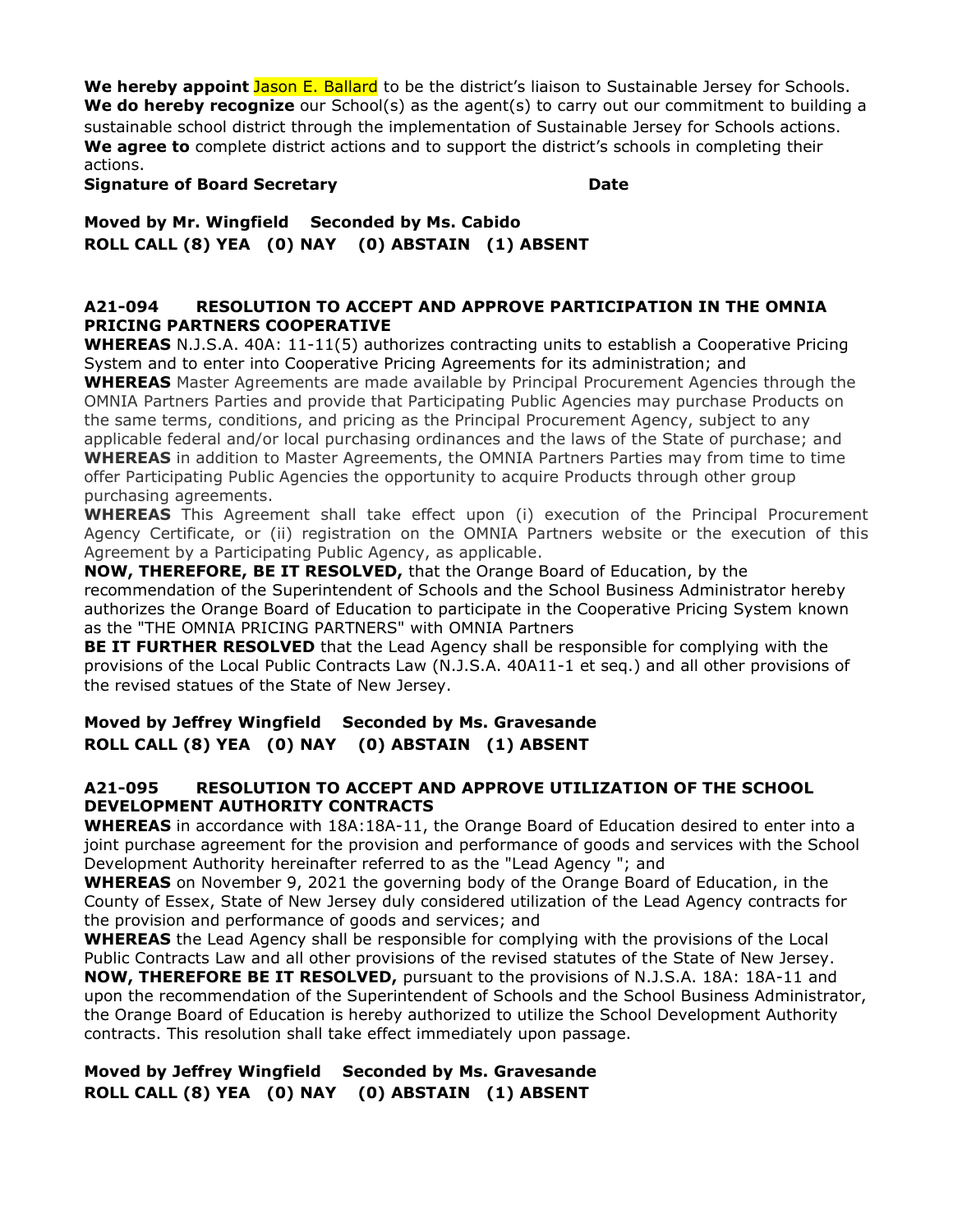### **A21-096 RESOLUTION TO REQUIRE EMPLOYEE #5622 TO OBTAIN AN INDEPENDENT MEDICAL EXAMINATION FOR CAUSE INCLUSIVE OF PSYCHIATRIC EVALUATION**

**WHEREAS,** the Orange Board of Education has reviewed the Superintendent's recommendation regarding employee #5622;

**NOW, THEREFORE, BE IT RESOLVED,** upon the recommendation of the Superintendent, Employee #5622 shall forthwith submit to a medical examination pursuant to N.J.A.C. 6a:32-6.3 (e.g.) and Orange Board of Education Policy 3161 "Examination for Cause". "Costs

For examination(s) made by a physician or institution designated by the board of education shall Be borne by district board of education. If, however, the examination is performed by a physician or institution designated by the employee, with the approval of the district board of education, the cost shall be borne by the employee" Title 6A: 32 (g).

The Superintendent shall provide prompt notice of this action, and the reason therefore to be submitted to the employee.

# **Moved by Jeffrey Wingfield Seconded by Ms. Gravesande ROLL CALL (8) YEA (0) NAY (0) ABSTAIN (1) ABSENT**

#### **INDIVIDUALS WITH DISABILITIES EDUCATION IMPROVEMENT ACT-PART B, FY2021 CARRYOVER AMENDMENT AND FY2022 ARP FUNDING APPLICATIONS**

**WHEREAS,** Individuals with Disabilities Education Act, (IDEA) American Rescue Plan (ARP) funding are additional IDEA dollars allocated to districts and must apply all the same requirements that are required when budgeting traditional IDEA funds. IDEA American Rescue Plan Funds are provided to state educational agencies and lead agencies to help recover from the impact of the coronavirus pandemic and to safely reopen schools and sustain safe operations. The IDEA Part B formula grants assist states in providing a free appropriate public education in the latest restrictive environment for children with disabilities ages 3 through 21 (Part B, Sections 611 and 619).

**WHEREAS,** the Orange School District is implementing programs and services to meet the needs of classified students in accordance with the Individuals with Disabilities Education Improvement Act-Part B; and

**WHEREAS,** the Orange Board of Education submitted Carryover and ARP IDEA Applications to the State Department of Education for FY2021 and FY2022 grant funding; and

**WHEREAS,** the district has allocated \$936,721 to IDEA Basic and \$32,377 to IDEA Preschool **NOW THERFORE BE IT RESOLVED,** upon the recommendation of the Superintendent of Schools, the Orange Board of Education accepts the amendment of the IDEA original application to include carryover funds and the ARP grant application in the amount of \$936,721 (Basic) and \$32,377 (Preschool) for the FY2021 and FY2022 school years.

### **Moved by Jeffrey Wingfield Seconded by Ms. Gravesande ROLL CALL (8) YEA (0) NAY (0) ABSTAIN (1) ABSENT**

### **A21-098 RESOLUTION TO ACCEPT AND APPROVE UTILIZATION OF THE COMPREHENSIVE MAINTENANCE PLAN**

**WHEREAS** it is the Orange Public Schools responsibility to promote matters which benefit students, staff and visitors' health, welfare, comfort, and safety; and

**WHEREAS** pursuant to N.J.A.C. 6:24, each school district is required to develop a Comprehensive Maintenance Plan to be submitted to the Department of Education; and

**WHEREAS** the Comprehensive Maintenance Plan was developed by the Orange Public Schools, Office of the School Business Administrator and has been presented to and reviewed by the Facilities Committee as part of the New Jersey Quality Single Accountability Continuum (NJQSAC); and

**WHEREAS** the Orange Public Schools does maintain public properties at which the maintenance of the district's structural facilities and mechanical components are an on-going concern.

**NOW, THEREFORE, BE IT RESOLVED** that the Orange Public Schools does hereby adopt the Comprehensive Maintenance Plan, to be employed in the maintenance of its facilities.

# **Moved by Jeffrey Wingfield Seconded by Ms. Gravesande**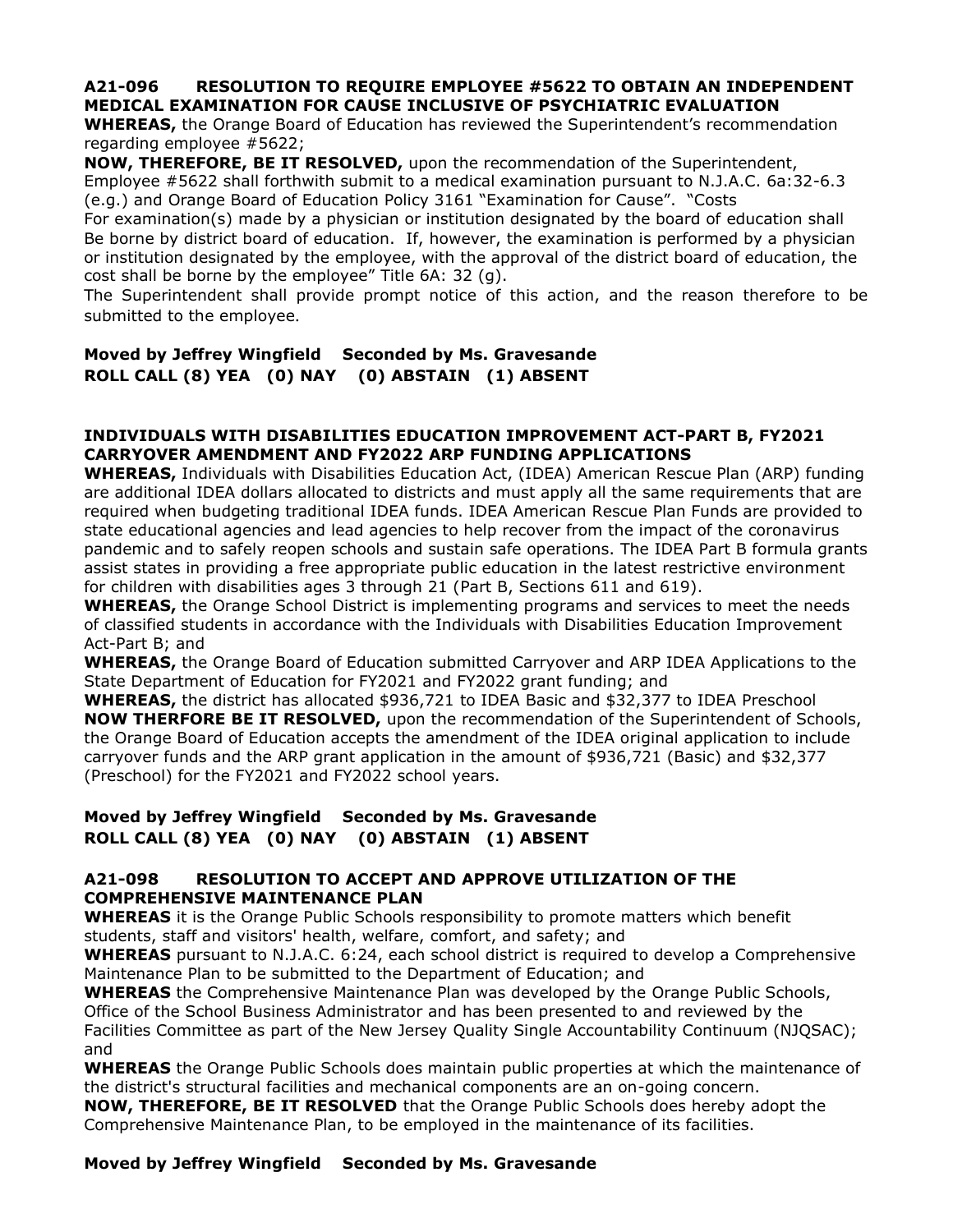**ROLL CALL (8) YEA (0) NAY (0) ABSTAIN (1) ABSENT**

#### **B21-019 RESOLUTION TO ACCEPT THE MONTCLAIR EARLY MUSIC RECORDER PROGRAM GRANT AT LINCOLN AVENUE SCHOOL**

**WHEREAS,** Montclair Early Music named Cleveland Street School in a grant to offer elementary school students the opportunity to learn recorder techniques; and,

**WHEREAS,** the program will by Montclair Early Music teaching artists to encourage an interest in instrumental music at a young age; and,

**WHEREAS,** the program will provide recorder lessons during the class period for students for a value of \$980; and,

**WHEREAS,** the Curriculum Committee reviewed the program description at the March 30, 2021 meeting;

**NOW THEREFORE BE IN RESOLVED**, upon the recommendation of the Superintendent of Schools, the Orange Board of Education approves the resolution to accept the Montclair Early Music Recorder Program Grant at Lincoln Avenue School.

**Moved by Jeffrey Wingfield Seconded by Ms. Gravesande ROLL CALL (8) YEA (0) NAY (0) ABSTAIN (1) ABSENT**

#### **B21-020 RESOLUTION TO APPROVE UPDATED CAREER AND TECHNICAL EDUCATION (CTE) CURRICULUM GUIDES**

**WHEREAS,** the Orange School District is committed to meeting all NJQSAC performance indicators in the area of Instruction and Program; and

**WHEREAS,** continuous improvement of curriculum and instruction are necessary to ensure alignment with and equal access to NJ Student Learning Standards (NJSLS), as well as tiered supports for all students; and,

**WHEREAS,** the Orange School District is committed to implementing the New Jersey Student Learning Standards; Career Readiness, Life Literacy, and Key Skills; Technology/Computer Science and Design Thinking; and Interdisciplinary Standards**;** and,

**WHEREAS,** the Orange Board of Education's Curriculum Committee has reviewed the curriculum on October 26, 2021 and now recommends the acceptance of the following Updated Career And Technical Education (CTE) Curriculum Guides:

- Introduction to Digital Media, Digital Media, and Filmmaking
- Graphic Arts, Graphic Arts Production and Web Design
- Dynamics of Healthcare in Society, Fundamentals of Health and Wellness, and Emergency and Clinical Care

**NOW THEREFORE BE IN RESOLVED**, upon the recommendation of the Superintendent of Schools, the Orange Board of Education approves the Updated Health/Physical Education Curriculum Guide, Grades 9 – 12.

# **Moved by Jeffrey Wingfield Seconded by Ms. Gravesande ROLL CALL (8) YEA (0) NAY (0) ABSTAIN (1) ABSENT**

#### **B21-021 RESOLUTION TO APPROVE THE UPDATED HEALTH/PHYSICAL EDUCATION CURRICULUM GUIDE, GRADES 9 - 12**

**WHEREAS,** the Orange School District is committed to meeting all NJQSAC performance indicators in the area of Instruction and Program; and

**WHEREAS,** continuous improvement of curriculum and instruction are necessary to ensure alignment with and equal access to NJ Student Learning Standards (NJSLS), as well as tiered supports for all students; and,

**WHEREAS,** the Orange School District is committed to implementing the New Jersey Student Learning Standards for Health/Physical Education; Career Readiness, Life Literacy, and Key Skills; Technology/Computer Science and Design Thinking; and 21 st Century Themes and Skills**;** and,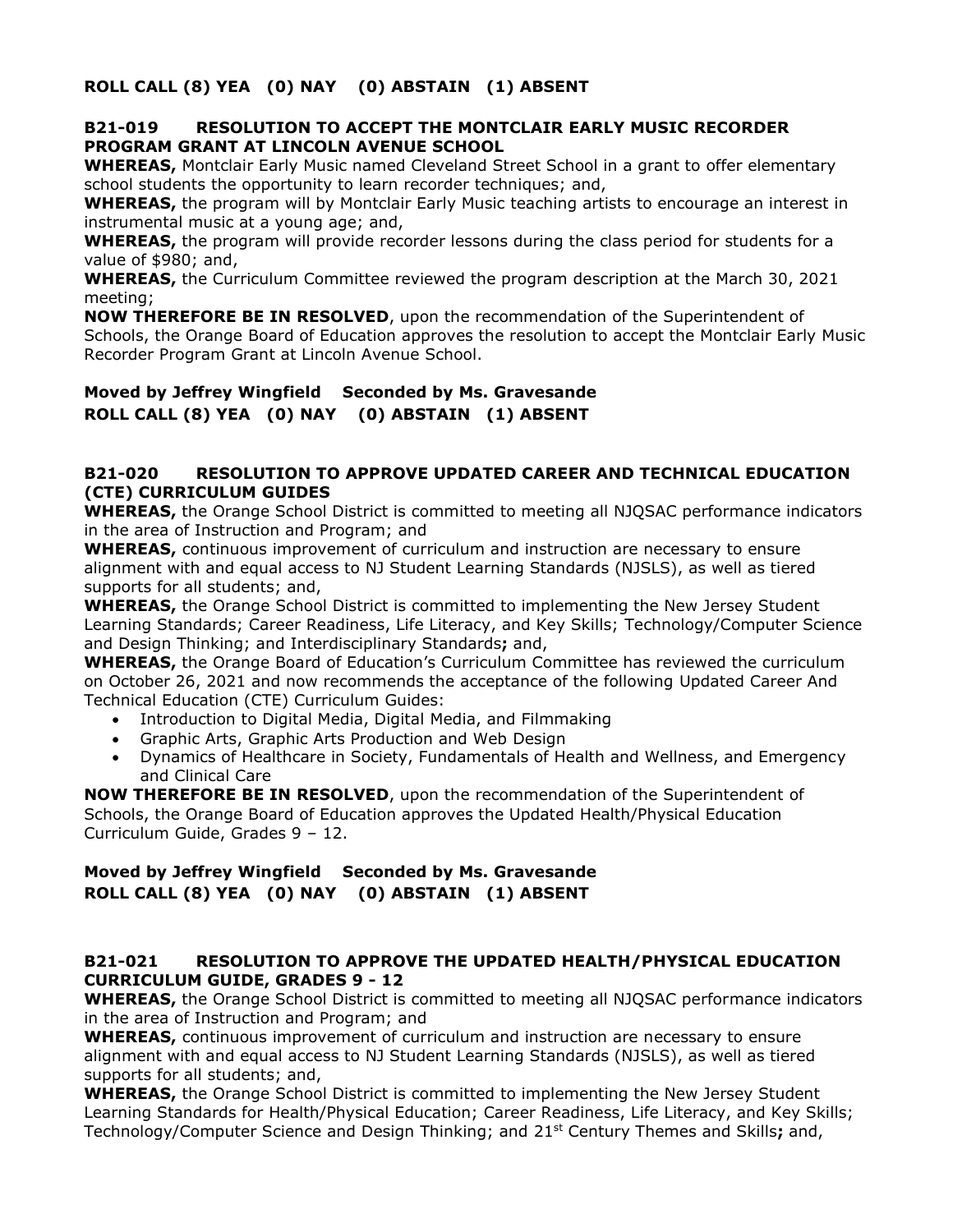**WHEREAS,** the Orange Board of Education's Curriculum Committee has reviewed the curriculum on October 26, 2021 and now recommends the acceptance of the Updated Health/Physical Education Curriculum Guide, Grades 9 - 12,

**NOW THEREFORE BE IN RESOLVED**, upon the recommendation of the Superintendent of Schools, the Orange Board of Education approves the Updated Health/Physical Education Curriculum Guide, Grades 9 – 12.

**Moved by Mr. Wingfield Seconded by Ms. Cabido**

**ROLL CALL (8) YEA (0) NAY (0) ABSTAIN (1) ABSENT**

## **B21-022 RESOLUTION TO UTILIZE THE "HER TIME TO PLAY" WNBA Jr. NBA CURRICULUM**

**WHEREAS,** the Her Time to Play is a national initiative of the WNBA and Women's Sports Foundation dedicated to providing girls and women ways to connect, collaborate, and actively engage with basketball; and,

**WHEREAS,** the program's free curriculum pairs on court training with off court life skills lessons for girls ages 7 – 14 to build their confidence, prepare them for the challenges of adolescence and teach values like teamwork; and,

**WHEREAS**, the Her Time To Play curriculum is composed of 12 chapters for age groups 7 – 10 and 11 – 14. The on-court components are designed so players and coaches learn and teach the game in a natural progression. Each lesson will identify specific skills that players should learn and gain comfort in before advancing to new skills and drills.

**NOW THEREFORE BE IN RESOLVED**, upon the recommendation of the Superintendent of Schools, the Orange Board of Education approve the utilization of the Her Time to Play WNBA Jr. NBA Curriculum.

# **Moved by Jeffrey Wingfield Seconded by Ms. Gravesande ROLL CALL (8) YEA (0) NAY (0) ABSTAIN (1) ABSENT**

#### **B21-023 RESOLUTION TO APPROVE ANTHONY SALERNO INTERNSHIP AT THE ORANGE PUBLIC SCHOOL DISTRICT (SY 2021-2022)**

**WHEREAS,** Anthony Salerno is a graduate student at Seton Hall University, seeking approval to complete 50 hours towards an Administrative Internship experience for Seton Hall University; and **WHEREAS**, Mr. Salerno will be conducting his internship under the guidance and leadership of Dr. Devonii Reid; and

**WHEREAS,** the purpose of these hours is to gain knowledge and experience in a variety of meaningful administrative tasks that align with the CAEP/NELP leadership standards put forth by the university; and

**WHEREAS,** the hours can be completed in any of the categories of curriculum & evaluation, instruction & supervision, pupil personnel, personnel management, technical skills, facilities management, finance, and/or school law; and

**NOW, THEREFORE, BE IT RESOLVED,** upon the recommendation of the Superintendent, the Board of Education of the City of Orange Township hereby approves and accepts Andrew Salerno's request to complete 50 hours Administrative Internship experience at the Orange Public School District.

# **Moved by Jeffrey Wingfield Seconded by Ms. Gravesande ROLL CALL (8) YEA (0) NAY (0) ABSTAIN (1) ABSENT**

### **B21-024 RESOLUTION TO APPROVE UPDATED SCIENCE CURRICULUM GUIDES**

**WHEREAS,** the Orange School District is committed to meeting all NJQSAC performance indicators in the area of Instruction and Program; and

**WHEREAS,** continuous improvement of curriculum and instruction are necessary to ensure alignment with and equal access to NJ Student Learning Standards (NJSLS), the Next Generation Science Standards, as well as tiered supports for all students; and,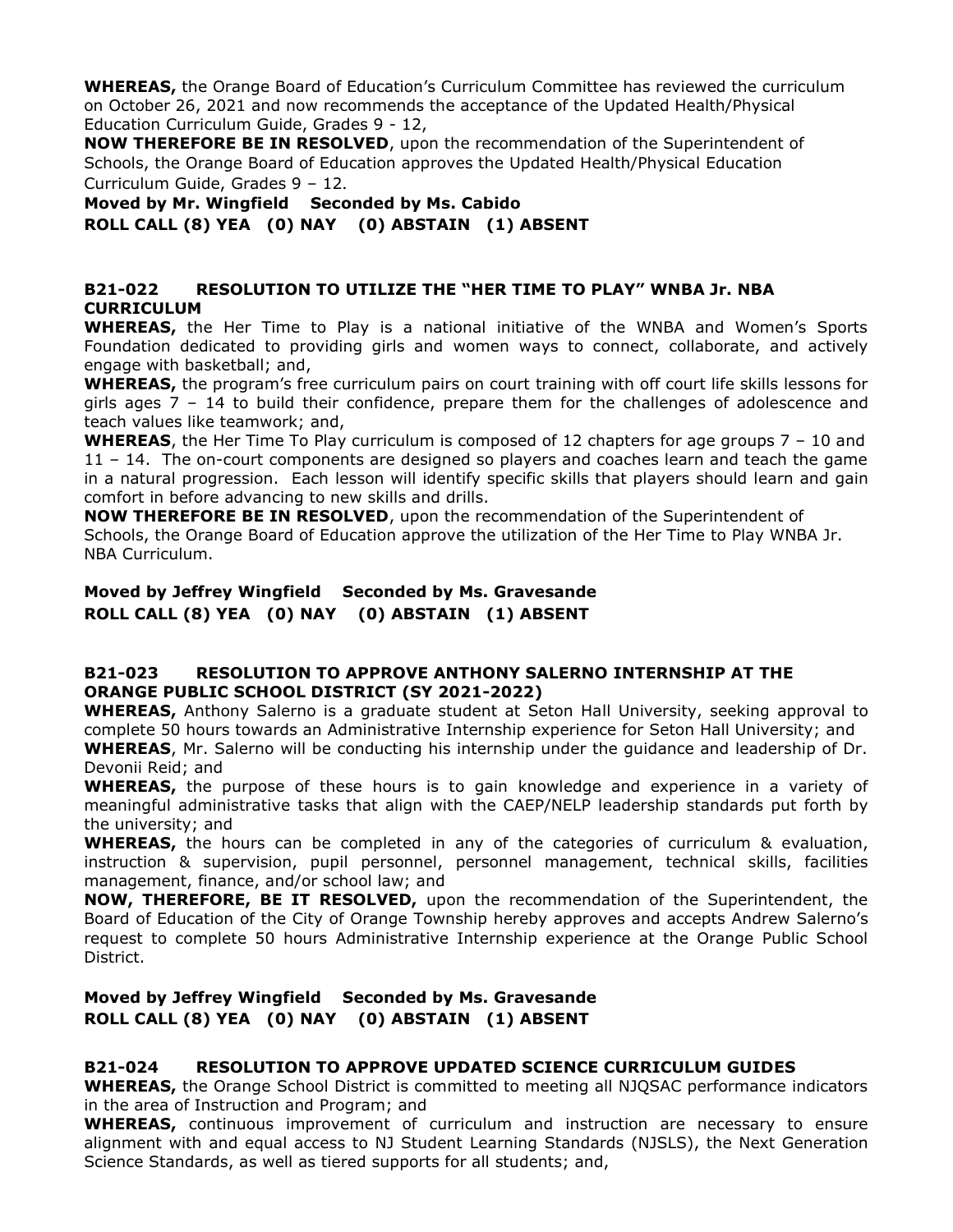**WHEREAS,** the Orange School District is committed to developing curricula reflective of a broad range of supports for planning, teaching, and learning including but not limited to *Scope and Sequence, Essential Questions, Enduring Understandings, Unit Overviews, Suggested Pacing, Interdisciplinary Connections, suggested activities and resources, appropriate modifications, 21st century skills and supports, etc.*; and,

**WHEREAS,** the Orange Board of Education's Curriculum Committee has reviewed the curriculum on October 26, 2021 and now recommends the acceptance of the following Science Curriculum Guides:

- Grades K, 1, 2, 3, 4, 5
- College Prep Courses: Biology, Anatomy & Physiology
- Honors Courses: Biology, Chemistry, Physics, Environmental Science

**NOW THEREFORE BE IN RESOLVED**, upon the recommendation of the Superintendent of Schools, the Orange Board of Education approves The Updated Science Curriculum Guides.

### **Moved by Jeffrey Wingfield Seconded by Ms. Gravesande ROLL CALL (8) YEA (0) NAY (0) ABSTAIN (1) ABSENT**

**C21-066 RESOLUTION TO APPROVE THE PAYMENT OF BILLS FOR NOVEMBER 2021**

**WHEREAS**, the Orange School District request the payment of the attached detailed bills for March, whose totals are summarized as follows:

**NOW, THEREFORE, BE IT RESOLVED**, that the Orange Board of Education hereby approves the total payment of district bills as presented by the School Business Administrator/Board Secretary.

#### **Moved by Ms. Gravesande Seconded by Ms. Cabido**

**ROLL CALL (6) (1) ABSTAIN (1) ABSENT**

# **C21-067 RESOLUTION TO APPROVE THE BOARD OF EDUCATION'S MONTHLY CERTIFICATION OF BUDGETARY MAJOR ACCOUNT/FUND STATUS FOR NOVEMBER 2021**

**WHEREAS,** pursuant to N.J.A.C. 6:20-2.3(3), we (the Board) certify that as of November 2021, after review of the Board Secretary's Financial Report (appropriate sections) and upon consultation with appropriate Official, to the best of our knowledge, no major account of funds has been overexpended in violation of N.J.A.C. 6:20-1.13(b) and that sufficient funds are available to meet the district's financial obligations for the remainder of the fiscal year.

**NOW, THEREFORE, BE IT RESOLVED,** that the Orange Board of Education, hereby approves its Monthly Certification of Budgetary Major Account/Fund Status, presented by the School Business Administrator/Board Secretary, as indicated above.

**Moved by Jeffrey Wingfield Seconded by Ms. Gravesande ROLL CALL (8) YEA (0) NAY (0) ABSTAIN (1) ABSENT**

### **C21-068 RESOLUTION TO APPROVE THE TRANSFER OF FUNDS (FUNDS 11) FOR THE 2021-2022 SY**

**WHEREAS,** the Orange School District requires budgetary transfers to meet the encumbrances for the 2021-2022 school year, as per the attached.

**NOW, THEREFORE, BE IT RESOLVED,** that the Orange Board of Education hereby approves the Transfer of Funds.

**BE IT FURTHER RESOLVED,** as recommended by the Superintendent of Schools and the School Business Administrator, that the 2021-2022 budget be adjusted accordingly.

**Moved by Jeffrey Wingfield Seconded by Ms. Gravesande**

**ROLL CALL (8) YEA (0) NAY (0) ABSTAIN (1) ABSENT**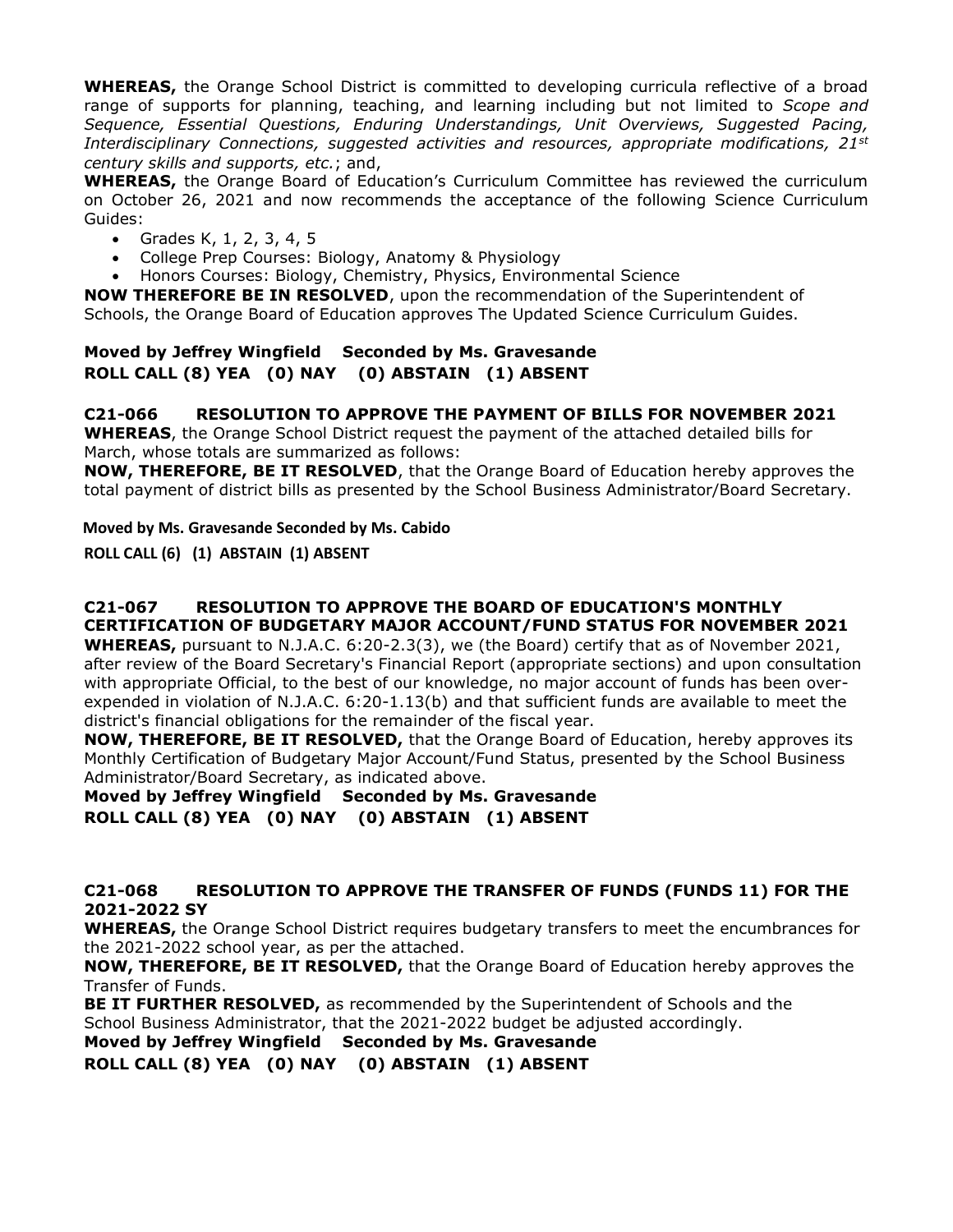#### **C21-069 RESOLUTION TO APPROVE THE TRANSFER OF FUNDS (FUND 12) FOR THE 2021-2022 SCHOOL YEAR**

**WHEREAS,** the Orange School District requires budgetary transfers to meet the encumbrances for the 2021-2022 school year, as per the attached.

**NOW, THEREFORE, BE IT RESOLVED,** that the Orange Board of Education hereby approves the Transfer of Funds.

**BE IT FURTHER RESOLVED,** as recommended by the Superintendent of Schools and the School Business Administrator, that the 2021-2022 budget be adjusted accordingly.

# **Moved by Jeffrey Wingfield Seconded by Ms. Gravesande ROLL CALL (8) YEA (0) NAY (0) ABSTAIN (1) ABSENT**

#### **C21-070 RESOLUTION TO ACCEPT THE BOARD SECRETARY'S REPORT FOR THE MONTH OF NOVEMBER 2021**

**WHEREAS**, the School Business Administrator/Board Secretary, hereby submits the Board Secretary's Financial Report for the month of November 2021.

**NOW, THEREFORE, BE IT RESOLVED**, that the Orange Board of Education, after review of such report, hereby accepts the November 2021 Board Secretary's Financial Report, as presented by the Business Administrator/Board Secretary.

**BE IT FURTHER RESOLVED** that a copy of this report be submitted to the New Jersey Department of Education, Essex County Office and kept on file in the Business Office.

**Moved by Jeffrey Wingfield Seconded by Ms. Gravesande**

**ROLL CALL (8) YEA (0) NAY (0) ABSTAIN (1) ABSENT**

### **C21-071 RESOLUTION TO APPROVE APPOINTMENT OF AUDITOR – SAMUEL KLEIN AND COMPANY**

**WHEREAS,** auditing services are required to perform our fiscal year annual audit pursuant to NJSA 18A:23-1 and in accordance with the Standard Audit Program and Procedure for Boards of Education; and

**NOW, THEREFORE, BE IT RESOLVED,** that Samuel Klein and Company be appointed Auditor for the Orange Board of Education.

**Moved by Jeffrey Wingfield Seconded by Ms. Gravesande ROLL CALL (8) YEA (0) NAY (0) ABSTAIN (1) ABSENT**

### **C21-072 RESOLUTION TO APPROVE TRANSFER OF CURRENT YEAR SURPLUS**

**WHEREAS,** NJSA 18A:21-3, NJSA 18A:7G-31 and NJSA 18A: 7F-41 permits a Board of Education to establish and/or deposit into certain reserve accounts at year end; and

**WHEREAS**, the aforementioned statutes authorized procedures, under the authority of the Commissioner of Education, which permit a Board of Education to transfer unanticipated excess current revenue or unexpected appropriations into reserve accounts during the month of June by Board resolution; and

**WHEREAS,** the Orange Board of Education wishes to transfer unanticipated excess current year revenue or unexpended appropriations from the general fund into a Capital Reserve account at the yearend; and

**WHEREAS**, the Orange Board of Education has determined that Five Hundred Thousand \$500.000.00

**NOW, THEREFORE, BE IT RESOLVED,** by the Orange Board of Education that it herby authorizes the district's Business Administrator/Board Secretary to make this transfer consistent with all applicable laws and regulations.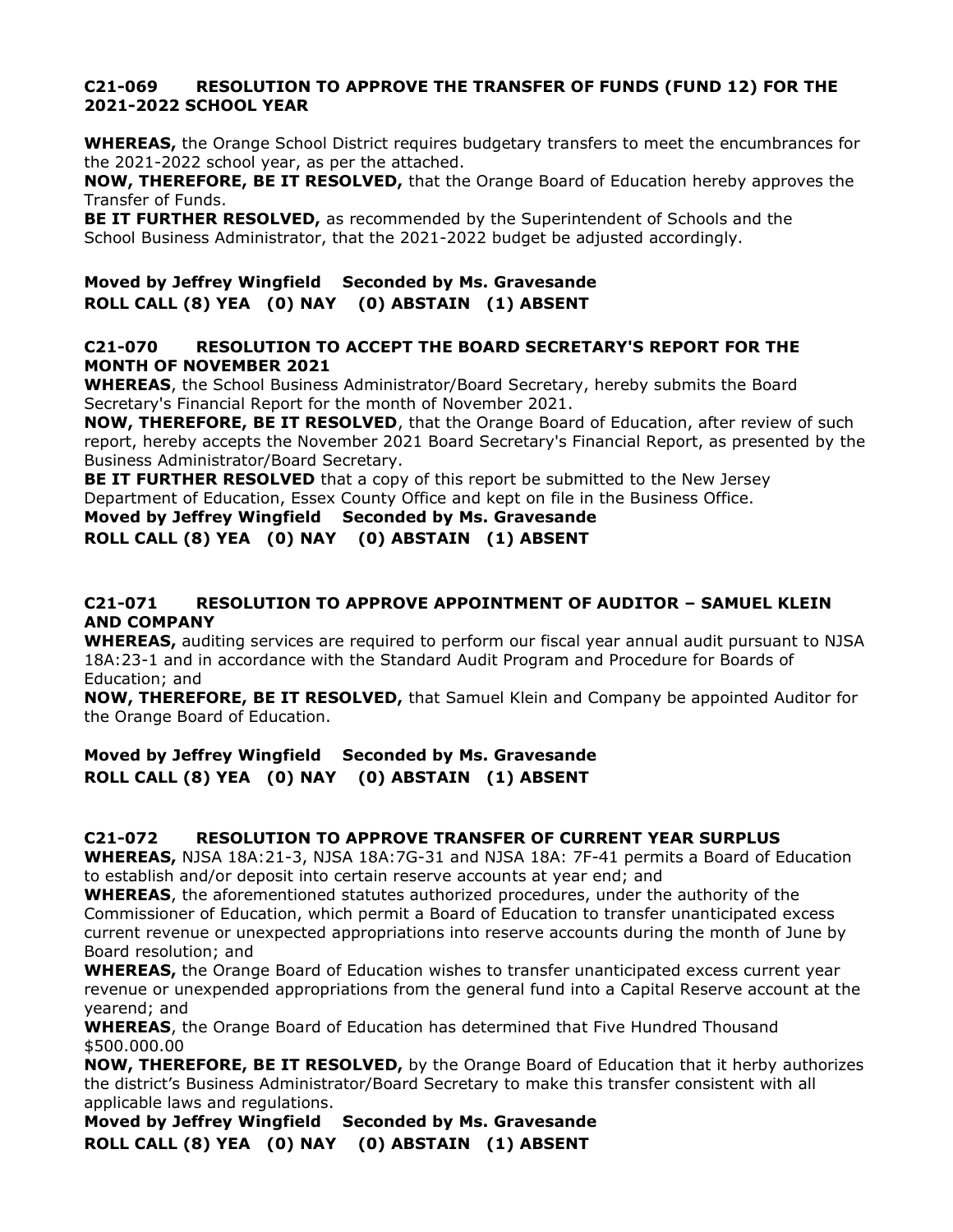## **C21-073 RESOLUTION TO APPROVE PROMPT PAYMENT**

**WHEREAS**, The Orange Board of Education desires to maintain good vendor relations and to ensure that goods and services are rendered as needed; and

**WHEREAS**, the Orange Board of Education must ensure that vendors are paid within thirty days of receipts of required documents on a monthly basis; and

**WHEREAS**, the Orange Board of Education is mandated to process payment for Charter Schools and Early Childhood Providers on the dates specified in the approved payment schedule; and **WHEREAS**, The Orange Board of Education must process time-sensitive payments not limited to employee benefits and emergent item, and

**WHEREAS**, the Orange Board of Education will provide biweekly listing of all other pending payments to the Board for their review.

**NOW, THEREFORE, BE IT RESOLVED,** that the Business Administrator/Board Secretary be designated, as provided by NJSA 18A: 19-4.1, to audit any account and demand to be paid, and provide approval of such account or demand prior to presentation to the Orange Board of Education. Any such approval shall be presented to the Orange Board of Education at its next meeting for ratification.

# **Moved by Jeffrey Wingfield Seconded by Ms. Gravesande ROLL CALL (8) YEA (0) NAY (0) ABSTAIN (1) ABSENT**

# **C21-074 RESOLUTION TO APPROVE THE DEPOSITORIES FOR THE FY 2021-2022**

**WHEREAS**, The Orange Board of Education use the following banks as depository for the 2021- 2022 fiscal year:

- **Bank of America**
- **PNC Bank**
- **TD Bank**
- **M & T Bank**

**NOW, THEREFORE, BE IT RESOLVED,** upon the recommendation of the Superintendent of Schools, the Orange Board of Education, approves Bank of America PNC Bank, TD Bank, M & T Bank to be the depository for the 2021-2022 fiscal year.

# **Moved by Jeffrey Wingfield Seconded by Ms. Gravesande ROLL CALL (8) YEA (0) NAY (0) ABSTAIN (1) ABSENT**

### **C21-075 RESOLUTION TO APPROVE CASH MANAGEMENT**

**WHEREAS,** the Orange Board of Education desired to invest its unused funds with safety and liquidity of such funds. The School District is Authorized pursuant to NJSA 18A:20-37 (8) the "Investment Statute" to purchase various securities and participate in various investment programs.

**NOW, THEREFORE, BE IT RESOLVED,** that the Orange Board of Education adopts the cash management plan pursuant to NJSA 18A:20-37.

**BE IT FURTHUR REOLVED**, that the plan is in effect until June 30, 2022, and reviewed and approved on a annual basis thereafter.

**Moved by Jeffrey Wingfield Seconded by Ms. Gravesande ROLL CALL (8) YEA (0) NAY (0) ABSTAIN (1) ABSENT**

# **E21-019 RESOLUTION TO APPROVE THE REQUEST OF THE CITY OF ORANGE DIVISION OF RECREATION TO UTILIZE ORANGE PREPARATORY ACADEMY**

**WHEREAS**, The City of Orange Division of Recreation are requesting to use Orange Preparatory Academy's Gymnasium for their Saturday Elementary Age Basketball Program. The goal of this event is to provide safe activities for the community. The event is to take place on the following date and time, with the agreement that all Board of Education events takes precedence over their request:

• **Date: Saturdays on January 22, 2022 – April 2, 2022**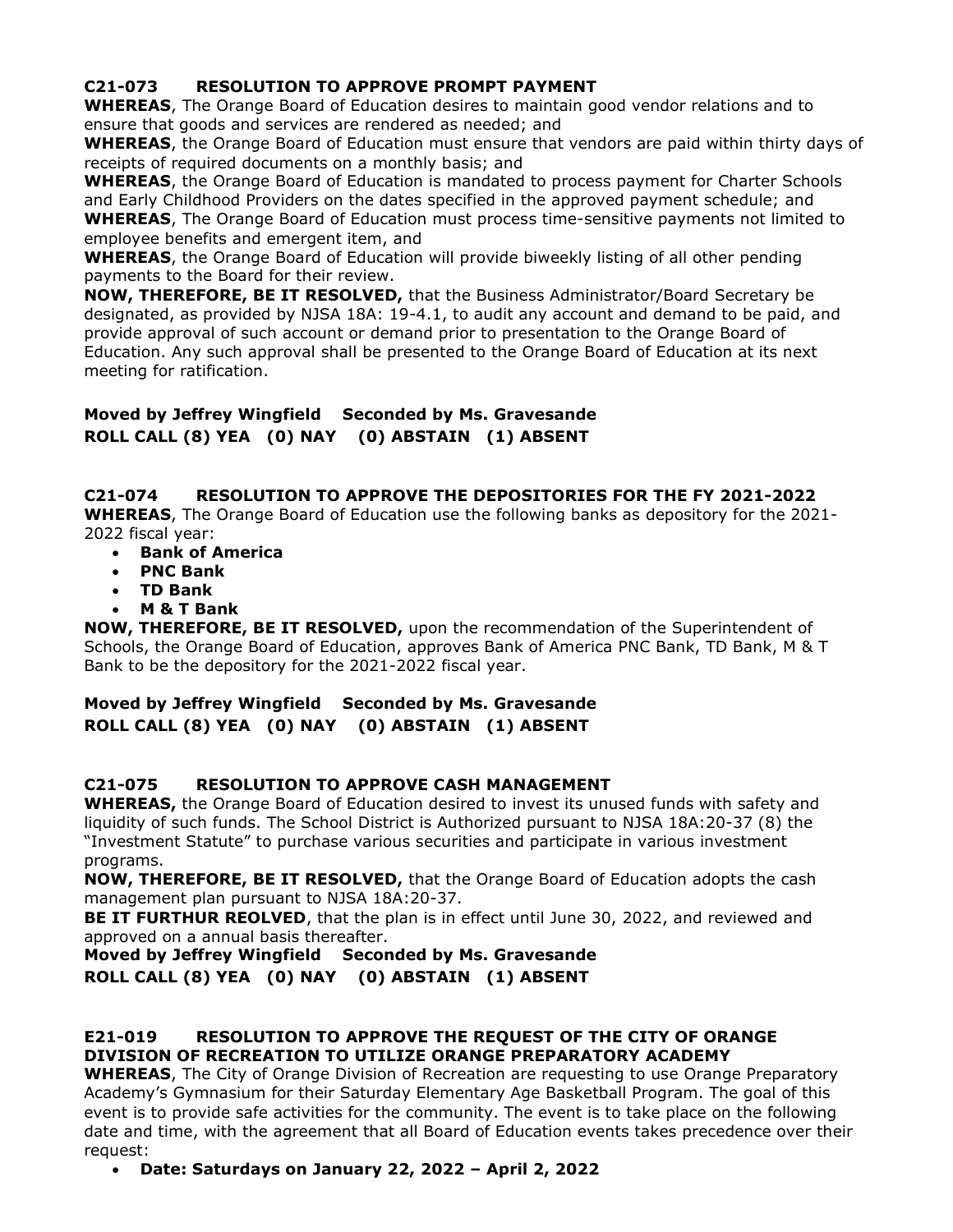### • **Time: 9AM – 4PM**

# • **Objective: To provide safe activities within the community**

**NOW, THEREFORE, BE IT RESOLVED,** upon the recommendation of the Superintendent of Schools, the Orange Board of Education, approves the request of the City of Orange Division of Recreation, as indicated above, pending all required documents and payment of any fees negotiated by the School Business Administrator.

**Moved by Mr. Wingfield Seconded by Ms. Cabido**

# **ROLL CALL (7) YEA (1) NAY (0) ABSTAIN (1) ABSENT**

# **E21-020 RESOLUTION TO APPROVE THE REQUEST OF THE CITY OF ORANGE DIVISION OF RECREATION TO UTILIZE ORANGE PREPARATORY ACADEMY**

**WHEREAS**, The City of Orange Division of Recreation are requesting to use Orange Preparatory Academy's Gymnasium and two classrooms for their afterschool programs. The goal of this event is to provide safe activities for the children within the community. The event is to take place on the following date and time, with the agreement that all Board of Education events takes precedence over their request:

- **Date: Monday-Friday on November 15, 2021 – April 15, 2022**
- **Time: 6PM-9PM**
- **Objective: To provide safe activities within the community**

**NOW, THEREFORE, BE IT RESOLVED,** upon the recommendation of the Superintendent of Schools, the Orange Board of Education, approves the request of the City of Orange Division of Recreation, as indicated above, pending all required documents and payment of any fees negotiated by the School Business Administrator.

**Moved by Mr. Wingfield Seconded by Ms. Cabido ROLL CALL (7) YEA (1) NAY (0) ABSTAIN (1) ABSENT**

### **E21-021 RESOLUTION TO APPROVE THE REQUEST OF THE CITY OF ORANGE DIVISION OF RECREATION TO UTILIZE LINCOLN AVE SCHOOL**

**WHEREAS**, The City of Orange Division of Recreation are requesting to use Lincoln Avenue School Gymnasium for their Mayor Toy Give Away. The goal of this event is to provide safe activities for the children within the community. The event is to take place on the following date and time, with the agreement that all Board of Education events takes precedence over their request:

- **Date: December 17, 2021**
- **Time: 4PM-7PM**

# • **Objective: To provide safe activities within the community**

**NOW, THEREFORE, BE IT RESOLVED,** upon the recommendation of the Superintendent of Schools, the Orange Board of Education, approves the request of the City of Orange Division of Recreation, as indicated above, pending all required documents and payment of any fees negotiated by the School Business Administrator.

# **Moved by Mr. Wingfield Seconded by Ms. Cabido ROLL CALL (7) YEA (1) NAY (0) ABSTAIN (1) ABSENT**

# **E21-022 RESOLUTION TO APPROVE THE REQUEST OF THE CITY OF ORANGE DIVISION OF RECREATION TO UTILIZE PARK AVENUE SCHOOL**

**WHEREAS**, The City of Orange Division of Recreation are requesting to use the gymnasium at Park Avenue School for their  $8<sup>th</sup>$  grade basketball games. The goal of this event is to provide safe activities for the children within the community. The event is to take place on the following date and time, with the agreement that all Board of Education events takes precedence over their request:

- **Date: Every Saturdays on October 30, 2021 – March 5, 2022**
- **Time: 10AM – 2PM**
- **Objective: To provide safe activities within the community**

**NOW, THEREFORE, BE IT RESOLVED,** upon the recommendation of the Superintendent of Schools, the Orange Board of Education, approves the request of the City of Orange Division of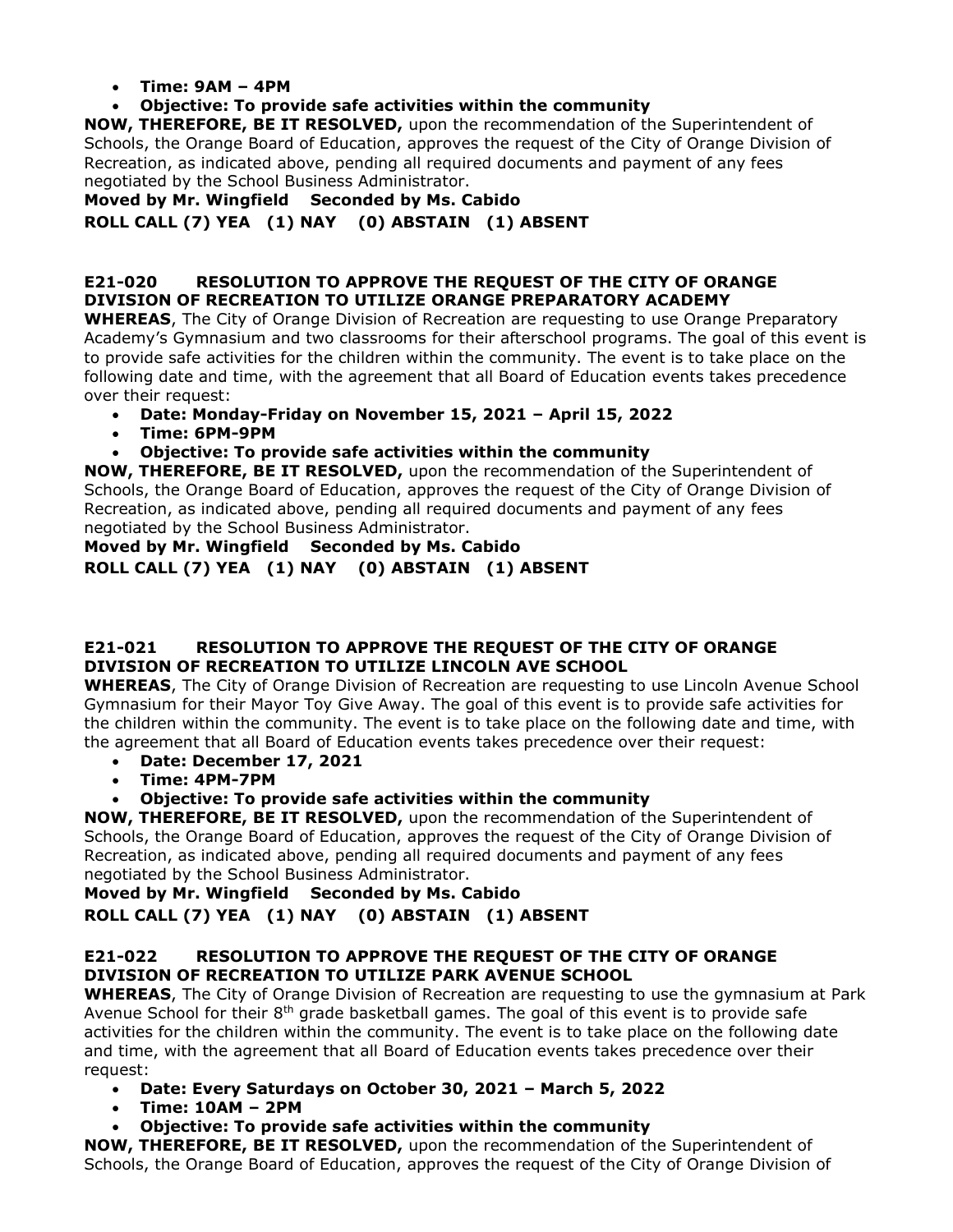Recreation, as indicated above, pending all required documents and payment of any fees negotiated by the School Business Administrator.

**Moved by Mr. Wingfield Seconded by Ms. Cabido**

**ROLL CALL (7) YEA (1) NAY (0) ABSTAIN (1) ABSENT**

#### **E21-023 RESOLUTION TO APPROVE THE REQUEST OF THE CITY OF ORANGE DIVISION OF RECREATION TO UTILIZE PARK AVENUE SCHOOL**

**WHEREAS**, The City of Orange Division of Recreation are requesting to use the gymnasium at Park Avenue School for their  $8<sup>th</sup>$  grade basketball practice. The goal of this event is to provide safe activities for the children within the community. The event is to take place on the following date and time, with the agreement that all Board of Education events takes precedence over their request:

- **Date: Monday-Thursday on November 1, 2021 – March 5, 2021**
- **Time: 6:30PM – 9PM**
- **Objective: To provide safe activities within the community**

**NOW, THEREFORE, BE IT RESOLVED,** upon the recommendation of the Superintendent of Schools, the Orange Board of Education, approves the request of the City of Orange Division of Recreation, as indicated above, pending all required documents and payment of any fees negotiated by the School Business Administrator.

## **Moved by Mr. Wingfield Seconded by Ms. Cabido ROLL CALL (7) YEA (1) NAY (0) ABSTAIN (1) ABSENT**

### **E21-024 RESOLUTION TO APPROVE THE REQUEST OF THE CITY OF ORANGE DIVISION OF RECREATION TO UTILIZE ORANGE HIGH SCHOOL**

**WHEREAS**, The City of Orange Division of Recreation are requesting to use Orange High School's Gymnasium for their Easter Basket Program. The goal of this event is to provide safe activities for the children within the community. The event is to take place on the following date and time, with the agreement that all Board of Education events takes precedence over their request:

- **Date: April 2, 2022**
- **Time: 10AM-3PM**
- **Objective: To provide safe activities within the community**

**NOW, THEREFORE, BE IT RESOLVED,** upon the recommendation of the Superintendent of Schools, the Orange Board of Education, approves the request of the City of Orange Division of Recreation, as indicated above, pending all required documents and payment of any fees negotiated by the School Business Administrator.

# **Moved by Mr. Wingfield Seconded by Ms. Cabido ROLL CALL (7) YEA (1) NAY (0) ABSTAIN (1) ABSENT**

### **E21-025 RESOLUTION TO APPROVE THE REQUEST OF THE YOUTH ORCHESTRA OF ESSEX COUNTY (YOEC) TO UTILIZE ORANGE PREPARATORY ACADEMY'S AUDITORIUM**

**WHEREAS**, The Youth Orchestra of Essex County (YOEC) are requesting to use the auditorium at Orange Preparatory Academy for their concert. The event is to take place on the following date and time, with the agreement that all Board of Education events takes precedence over their request:

- **Date: Sunday, December 12, 2021**
- **Time: 11:00 AM – 5:00 PM**

**NOW, THEREFORE, BE IT RESOLVED,** upon the recommendation of the Superintendent of Schools, the Orange Board of Education, approves the request of the Youth Orchestra of Essex County, as indicated above, pending all required documents and payment of any fees negotiated by the School Business Administrator.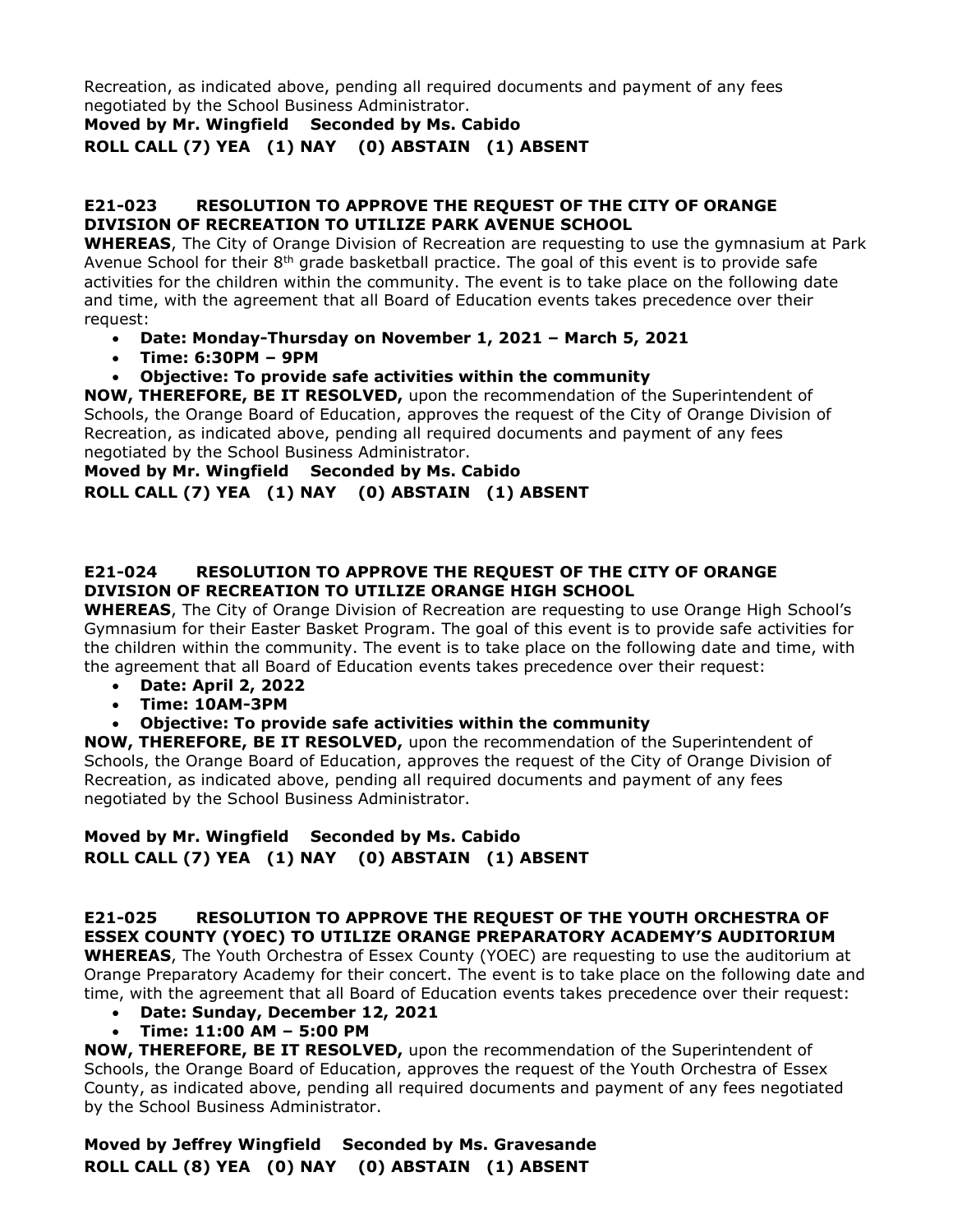**E21-026 RESOLUTION TO APPROVE THE REQUEST OF THE YOUTH ORCHESTRA OF ESSEX COUNTY (YOEC) TO UTILIZE ROOM 129 AT ORANGE PREPARATORY ACADEMY**

**WHEREAS**, The Youth Orchestra of Essex County (YOEC) are requesting to use room 129 at Orange Preparatory Academy for musical rehearsal. The event is to take place on the following date and time, with the agreement that all Board of Education events takes precedence over their request:

- **Date: Every Monday that school is in session from November 15, 2021 – May 23, 2022**
- **Time: 4:30 PM – 6:00 PM**
- **Objective: To increase students' musicianship and abilities**

**NOW, THEREFORE, BE IT RESOLVED,** upon the recommendation of the Superintendent of Schools, the Orange Board of Education, approves the request of the Youth Orchestra of Essex County, as indicated above, pending all required documents and payment of any fees negotiated by the School Business Administrator.

**Moved by Jeffrey Wingfield Seconded by Ms. Gravesande ROLL CALL (8) YEA (0) NAY (0) ABSTAIN (1) ABSENT**

**F21-031 RESOLUTION TO APPROVE THE FULL MEMORANDUM OF AGREEMENT INCLUSIVE OF SALARY GUIDES BETWEEN THE ORANGE ADMINISTRATORS AND SUPERVISORS ASSOCIATION AND THE BOARD OF EDUCATION, WHICH CONFIRMS ALL AGREEMENTS MADE REGARDING THE TERMS OF THE COLLECTIVE BARGAINING AGREEMENT BETWEEN THE PARTIES FOR THE TIME PERIOD OF JULY 1, 2021 THROUGH JUNE 30, 2024.**

**WHEREAS,** the Orange Administrators and Supervisors Association and the Orange Board of Education have reached the following terms stipulating the modification to the expired agreement between both parties (July 1, 2018 – June 30, 2021); and

**WHEREAS**, the new terms will take effect on July 1, 2021 through June 30, 2024; superseding the previous contract; and

**WHEREAS**, the proposed terms and conditions of the Agreements have been recently approved and ratified by the members of the Orange Administrators and Supervisors Association; and **WHEREAS**, the Board of Education has reviewed the proposed terms and conditions of the Agreements and has received the affirmative recommendation of management of the Authority and labor counsel to approve the Agreements.

**NOW, THEREFORE BE IT RESOLVED,** the Superintendent of Schools recommends the agreement between the Orange Administrators and Supervisors Association and the Orange Board of Education.

**Moved by Jeffrey Wingfield Seconded by Ms. Gravesande ROLL CALL (8) YEA (0) NAY (0) ABSTAIN (1) ABSENT**

# **F21-032 RESOLUTION TO APPROVE DISTRICT-WIDE WORKSHOPS/CONFERENCES**

**WHEREAS,** the Orange Board of Education seeks to expand educational opportunities by providing alternative non-traditional experiences.

**NOW, THEREFORE BE IT RESOLVED,** that the Orange Board of Education approves the field trips as per the attached summary.

**Moved by Jeffrey Wingfield Seconded by Ms. Gravesande ROLL CALL (8) YEA (0) NAY (0) ABSTAIN (1) ABSENT**

### **F21-033 RESOLUTION TO APPROVE THE TITLE AND JOB DESCRIPTIONS FOR: 1. TEACHER OF HEALTH SCIENCES 2. SCHOOL BUS MONITOR**

**WHEREAS,** seeking the approval of the title and job descriptions for the positions of Teacher of Health Sciences and School Bus Monitor in the Orange School District; and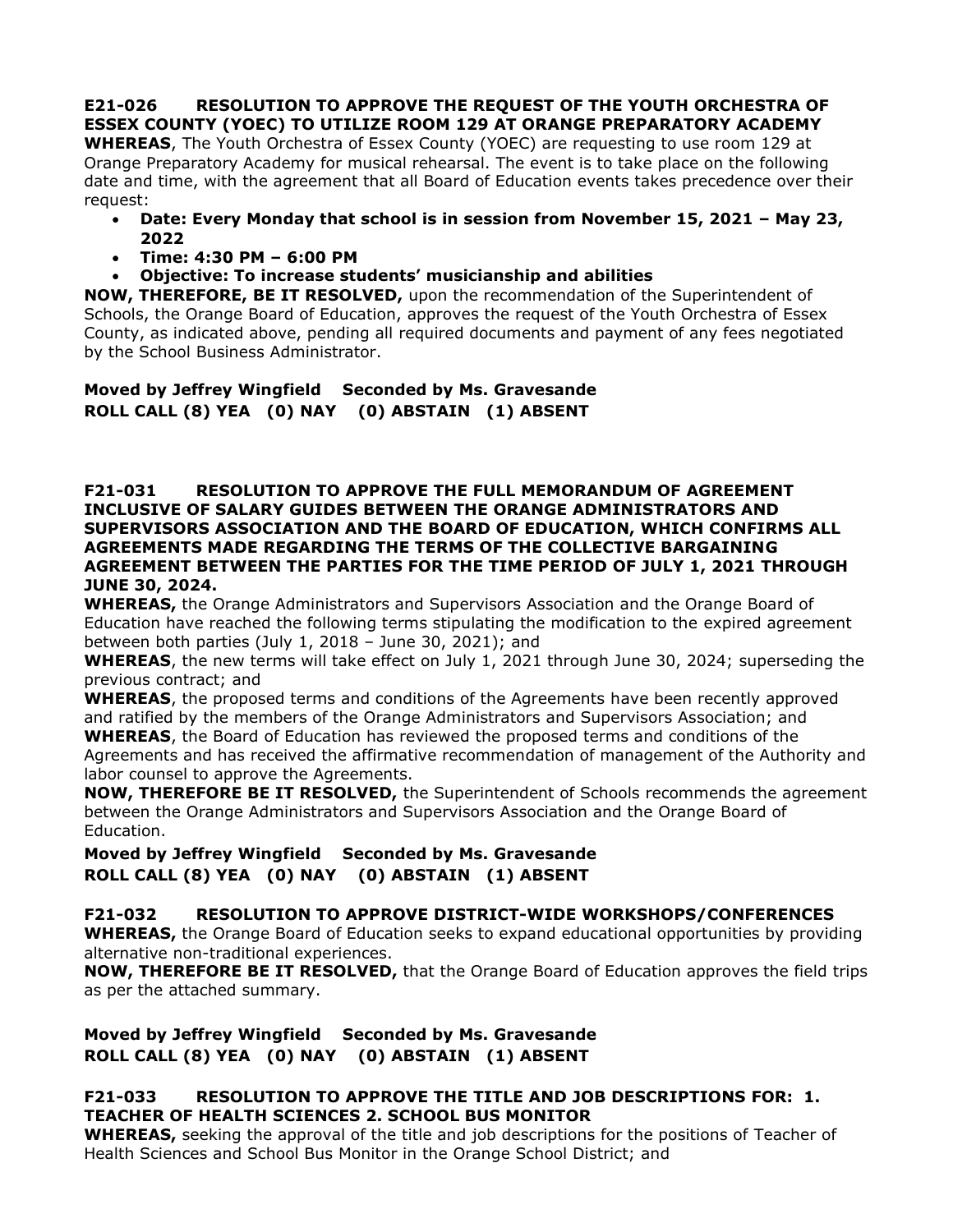**WHEREAS**, a job description has been developed for this position; hereby attached, detailing and delineating the responsibilities, as well as the qualifications for this position; and

**WHEREAS,** the job description describes the terms of employment and reporting function; and **WHEREAS,** the employee hired in the Teacher of Health Sciences position is considered an affiliated staff member; and

**WHEREAS,** the employee hired in the School Bus Monitor position is considered a non- affiliated staff member; and

**NOW, THEREFORE BE IT RESOLVED,** upon the recommendation of the Superintendent, the Board of Education of the City of Orange Township; hereby approves the title and job description of Teacher of Health Sciences and School Bus Monitor.

### **Moved by Jeffrey Wingfield Seconded by Ms. Gravesande ROLL CALL (8) YEA (0) NAY (0) ABSTAIN (1) ABSENT**

### **F21-034 RESOLUTION TO APPROVE DISTRICT-WIDE FIELD TRIPS**

**WHEREAS,** the Orange Board of Education seeks to expand educational opportunities by providing alternative non-traditional experiences.

**NOW THEREFORE BE IN RESOLVED**, upon the recommendation of the Superintendent of Schools, the Orange Board of Education approves the field trips as per the attached summary.

#### **Moved by Jeffrey Wingfield Seconded by Ms. Gravesande ROLL CALL (8) YEA (0) NAY (0) ABSTAIN (1) ABSENT**

#### **G21-036 RESOLUTION TO APPROVE AND ACCEPT THE DONATION OF (5) GIFT-BASKETS (OR) (5) GIFT CARDS FOR THANKSGIVING AT HEYWOOD AVENUE SCHOOL WHEREAS,** the district is dedicated to providing meals to families in need during Holiday breaks; and,

**WHEREAS,** Montclair Alumnae Chapter of Delta Sigma Theta, has generously offered (5) Giftbaskets or (5) Gift cards for students who may be in need of food. Delta Sigma Theta *is a private, not-for-profit organization whose purpose is to provide assistance and support through established programs in local communities*

**NOW THEREFORE BE IN RESOLVED**, upon the recommendation of the Superintendent of Schools, the Orange Board of Education approves and accepts the donation of (5) Gift-Baskets (or) (5) Gift Cards for Thanksgiving.

# **Moved by Jeffrey Wingfield Seconded by Ms. Gravesande ROLL CALL (8) YEA (0) NAY (0) ABSTAIN (1) ABSENT**

### **G21-037 RESOLUTION TO ACCEPT AND APPROVE THE DONATION OF SCHOOL SUPPLIES FROM THE JUNIOR LEAGUE OF THE ORANGES AND SHORT HILLS.**

**WHEREAS**, the Junior League of the Oranges and Short Hills (JLOSH), located at 94 Old Short Hills Road, Livingston, NJ 07039; and

**WHEREAS**, the Junior League of Oranges and Short Hills will donate five hundred turkeys and bags of food supplies bags for distribution to students enrolled in the district family pack program and to student and families who are not enrolled program on a first come, first serve basis. The bags will include the following: Boxed stuffing, cranberry sauce, cookies, can mixed vegetables; and

**WHEREAS,** the Food supplies will be distributed by the Food Services staff members in collaboration with the Office of Innovation and Community Engagement to district schools and families; and

**NOW, THEREFORE, BE IT RESOLVED,** upon the recommendation of the Superintendent of Schools, the Orange Board of Education, accept the donation of food supplies from the Junior League of the Oranges and Short Hills.